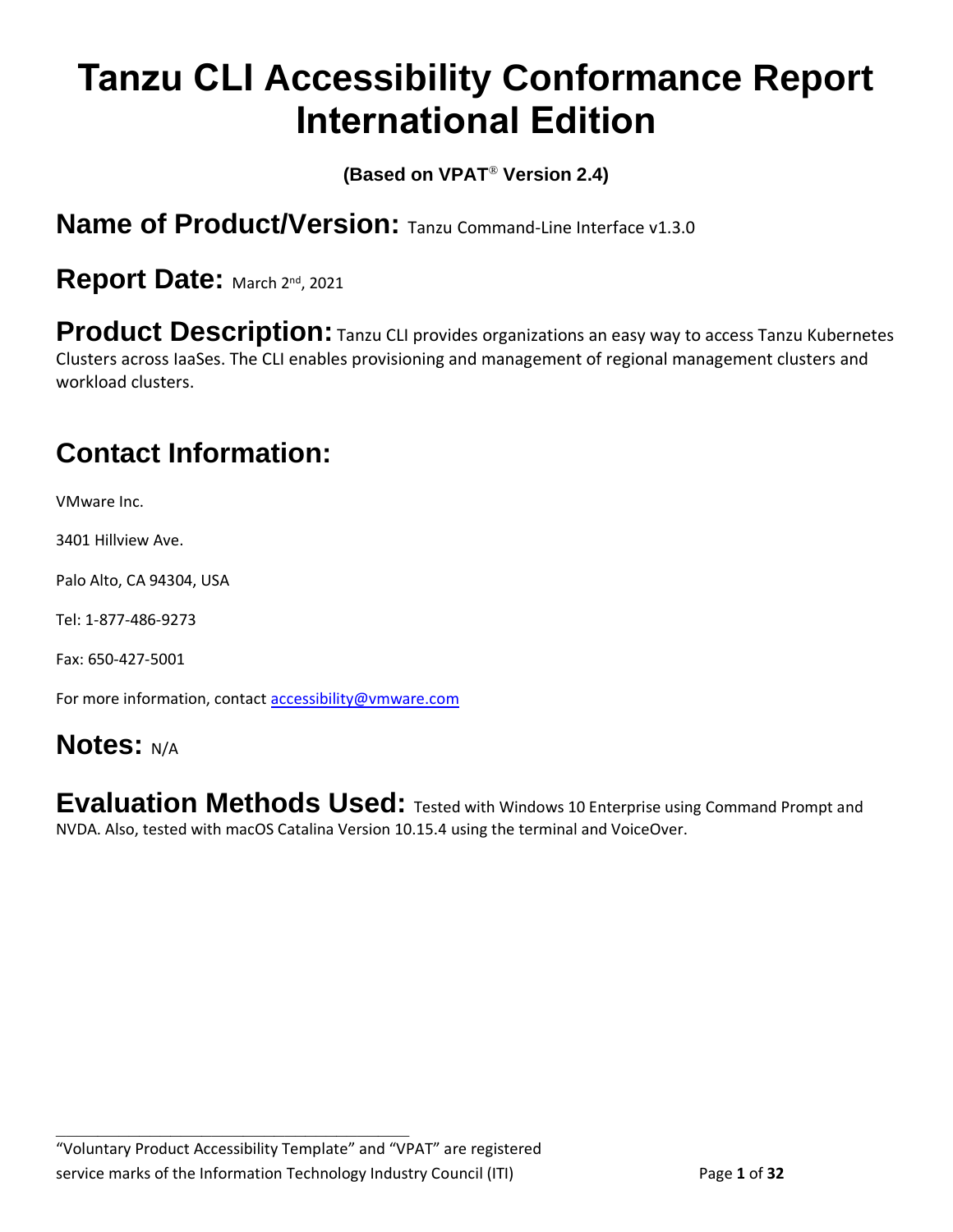### **Applicable Standards/Guidelines**

This report covers the degree of conformance for the following accessibility standard/guidelines:

| <b>Standard/Guideline</b>                                           | <b>Included In Report</b> |
|---------------------------------------------------------------------|---------------------------|
| Web Content Accessibility Guidelines 2.0                            | Level A: Yes              |
|                                                                     | Level AA: Yes             |
|                                                                     | Level AAA: No             |
| <b>Web Content Accessibility Guidelines 2.1</b>                     | Level A: Yes              |
|                                                                     | Level AA: Yes             |
|                                                                     | Level AAA: No             |
| Revised Section 508 standards published January 18, 2017 and        | Yes                       |
| corrected January 22, 2018                                          |                           |
| EN 301 549 Accessibility requirements suitable for public           |                           |
| procurement of ICT products and services in Europe, - V3.1.1 (2019- | Yes                       |
| 11)                                                                 |                           |

### **Terms**

The terms used in the Conformance Level information are defined as follows:

- **Supports**: The functionality of the product has at least one method that meets the criterion without known defects or meets with equivalent facilitation.
- **Partially Supports**: Some functionality of the product does not meet the criterion.
- **Does Not Support**: The majority of product functionality does not meet the criterion.
- **Not Applicable**: The criterion is not relevant to the product.
- **Not Evaluated**: The product has not been evaluated against the criterion. This can be used only in WCAG 2.0 Level AAA.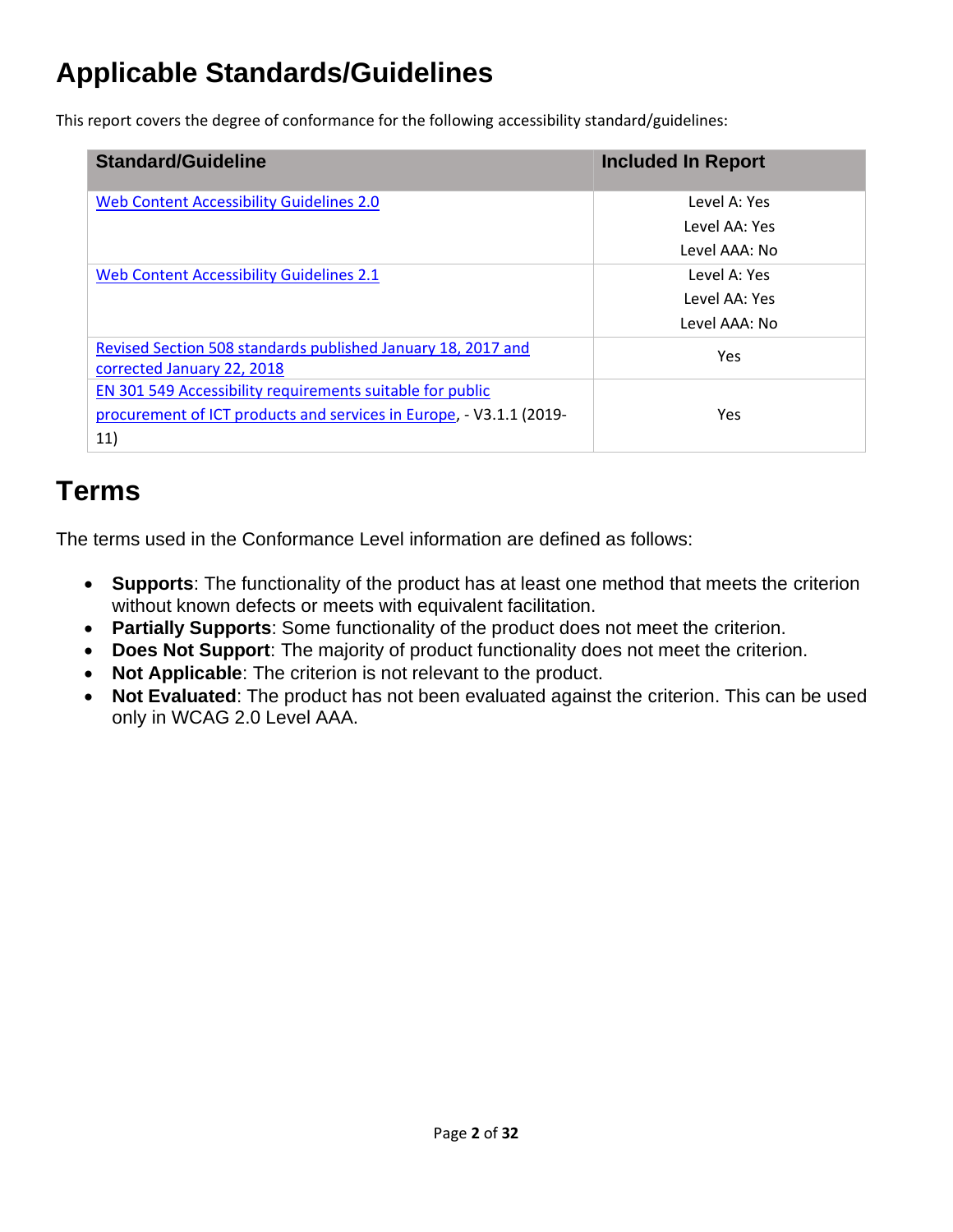### <span id="page-2-0"></span>**WCAG 2.1 Report**

Tables 1 and 2 also document conformance with:

- EN 301 549: Chapter 9 Web, Sections 10.1-10.4 of Chapter 10 Non-Web documents, and Sections 11.1-11.4 and 11.8.2 of Chapter 11 - Non-Web Software (open and closed functionality), and Sections 12.1.2 and 12.2.4 of Chapter 12 – Documentation
- Revised Section 508: Chapter 5 501.1 Scope, 504.2 Content Creation or Editing, and Chapter 6 – 602.3 Electronic Support Documentation.

Note: When reporting on conformance with the WCAG 2.1 Success Criteria, they are scoped for full pages, complete processes, and accessibility-supported ways of using technology as documented in the [WCAG 2.0 Conformance Requirements.](https://www.w3.org/TR/WCAG20/#conformance-reqs)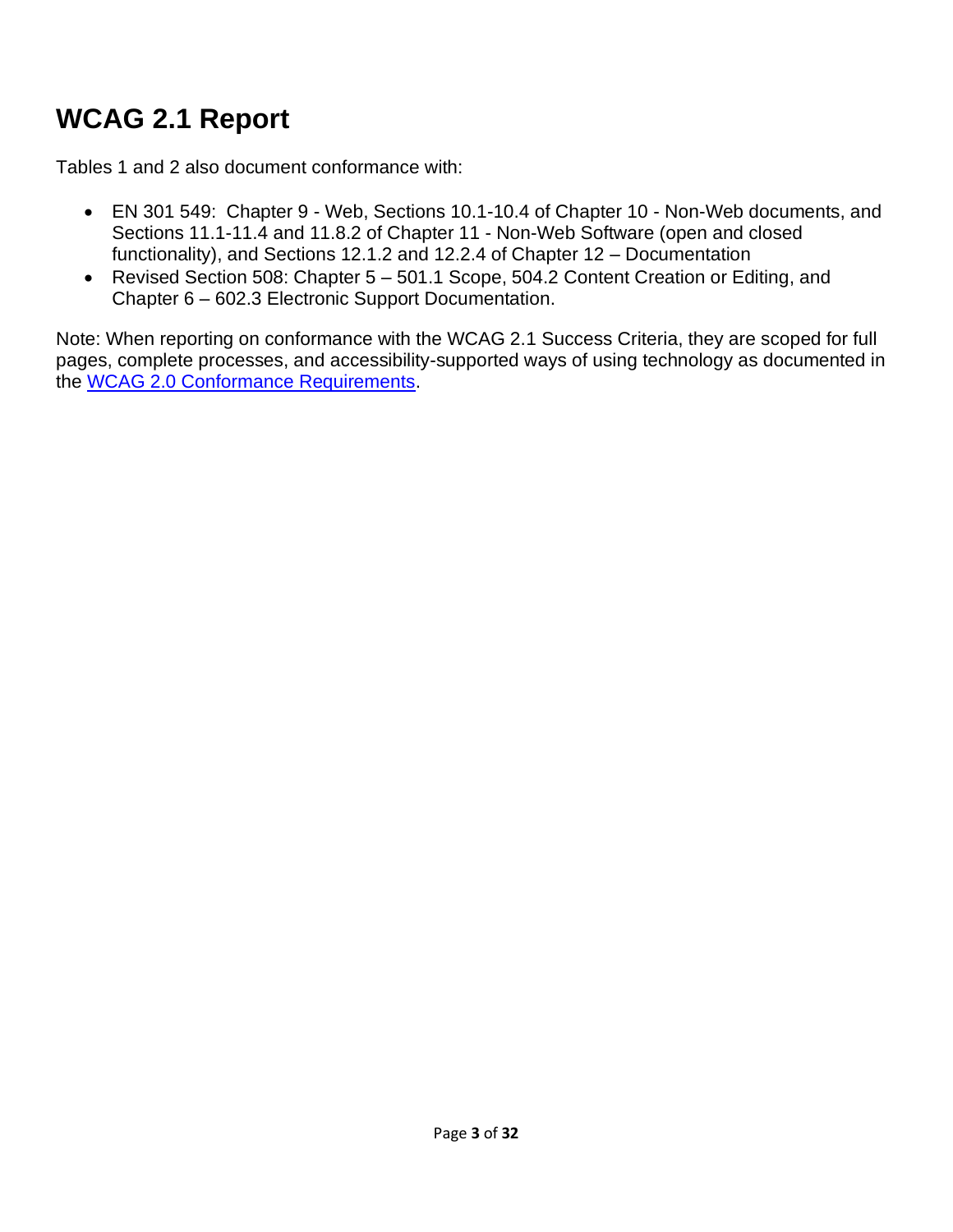### **Table 1: Success Criteria, Level A**

| <b>Criteria</b>                                                                                                                                                                                                                                                                                                                                                                                                                                                                                                        | <b>Conformance</b><br>Level                                                              | <b>Remarks and Explanations</b>                                                                                                                                                                                                                                             |
|------------------------------------------------------------------------------------------------------------------------------------------------------------------------------------------------------------------------------------------------------------------------------------------------------------------------------------------------------------------------------------------------------------------------------------------------------------------------------------------------------------------------|------------------------------------------------------------------------------------------|-----------------------------------------------------------------------------------------------------------------------------------------------------------------------------------------------------------------------------------------------------------------------------|
| 1.1.1 Non-text Content (Level A)<br>Also applies to:<br>EN 301 549 Criteria<br>9.1.1.1 (Web)<br>٠<br>10.1.1.1 (Non-web document)<br>$\bullet$<br>11.1.1.1.1 (Open Functionality Software)<br>٠<br>11.1.1.1.2 (Closed Functionality Software)<br>٠<br>11.8.2 (Authoring Tool)<br>٠<br>12.1.2 (Product Docs)<br>٠<br>12.2.4 (Support Docs)<br>$\bullet$<br><b>Revised Section 508</b><br>501 (Web)(Software)<br>$\bullet$<br>504.2 (Authoring Tool)<br>$\bullet$<br>602.3 (Support Docs)                                 | Web: NA<br>Electronic Docs: NA<br>Software: Supports<br>Closed: NA<br>Authoring Tool: NA | Web: NA<br>Electronic Docs: NA<br>Software: TANZU CLI v1.3.0 does not<br>display any non-textual content Closed:<br>ΝA<br>Authoring Tool: NA                                                                                                                                |
| 1.2.1 Audio-only and Video-only (Prerecorded) (Level<br>A)<br>Also applies to:<br>EN 301 549 Criteria<br>9.1.2.1 (Web)<br>$\bullet$<br>10.1.2.1 (Non-web document)<br>٠<br>11.1.2.1.1 (Open Functionality Software)<br>$\bullet$<br>11.1.2.1.2.1 and 11.1.2.1.2.2 (Closed<br>$\bullet$<br>Software)<br>11.8.2 (Authoring Tool)<br>$\bullet$<br>12.1.2 (Product Docs)<br>$\bullet$<br>12.2.4 (Support Docs)<br><b>Revised Section 508</b><br>501 (Web)(Software)<br>٠<br>504.2 (Authoring Tool)<br>602.3 (Support Docs) | Web: NA<br>Electronic Docs: NA<br>Software: Supports<br>Closed: NA<br>Authoring Tool: NA | Web: NA<br>Electronic Docs: NA<br>Software: TANZU CLI v1.3.0 does not play<br>any prerecorded audio, on its own or<br>combined with video. Additionally,<br>TANZU CLI v1.3.0 does not play<br>prerecorded video, with or without audio.<br>Closed: NA<br>Authoring Tool: NA |
| 1.2.2 Captions (Prerecorded) (Level A)<br>Also applies to:<br>EN 301 549 Criteria<br>9.1.2.2 (Web)<br>$\bullet$<br>10.1.2.2 (Non-web document)<br>٠<br>11.1.2.2 (Open Functionality Software)<br>$\bullet$<br>11.1.2.2 (Closed Software)<br>$\bullet$<br>11.8.2 (Authoring Tool)<br>$\bullet$<br>12.1.2 (Product Docs)<br>$\bullet$<br>12.2.4 (Support Docs)<br><b>Revised Section 508</b><br>501 (Web)(Software)<br>$\bullet$<br>504.2 (Authoring Tool)                                                               | Web: NA<br>Electronic Docs: NA<br>Software: Supports<br>Closed: NA<br>Authoring Tool: NA | Web: NA<br>Electronic Docs: NA<br>Software: TANZU CLI v1.3.0 does not use<br>captions because it does not play pre-<br>recorded video.<br>Closed: NA<br>Authoring Tool: NA                                                                                                  |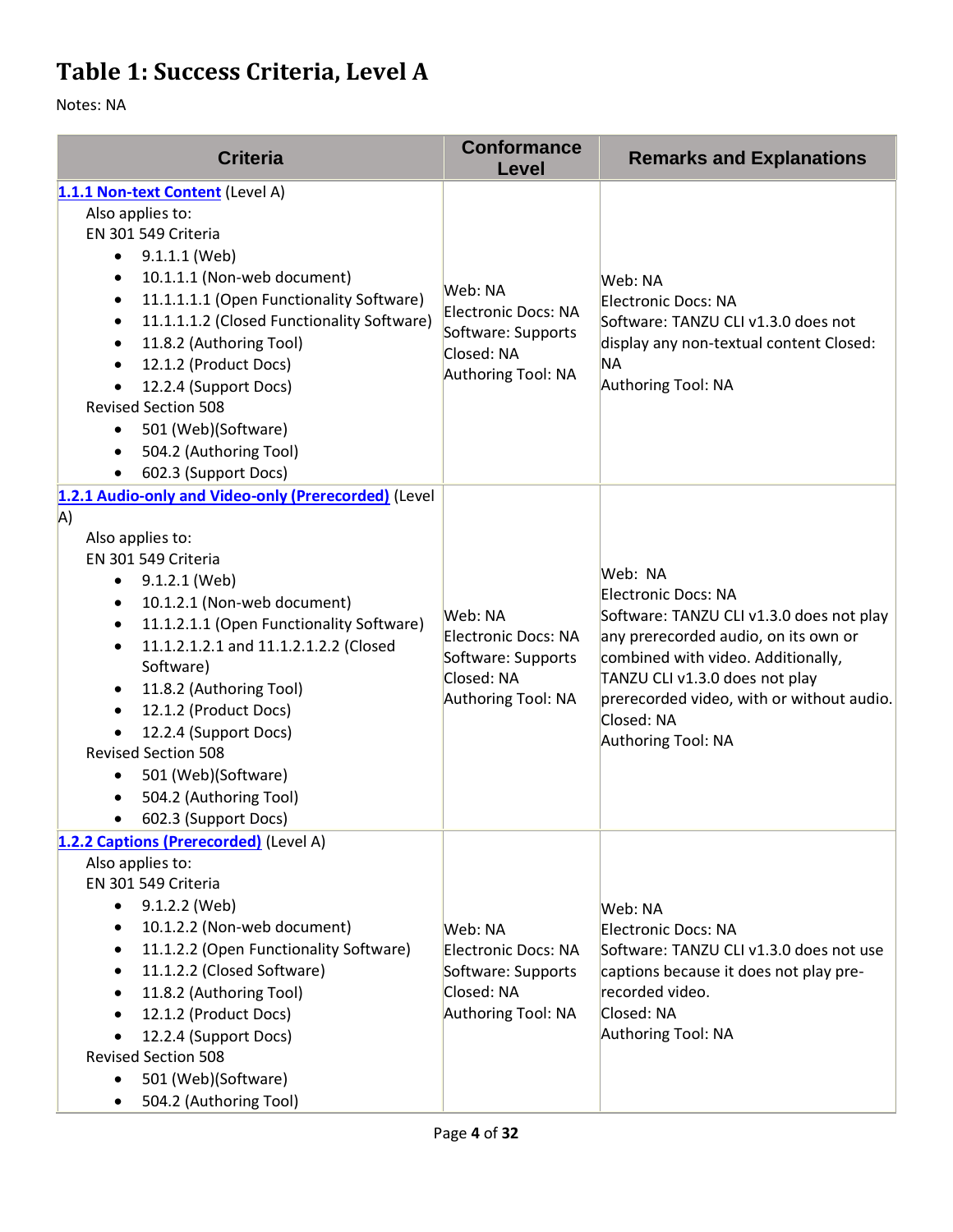| <b>Criteria</b>                                                          | <b>Conformance</b><br><b>Level</b> | <b>Remarks and Explanations</b>                                                                                                    |
|--------------------------------------------------------------------------|------------------------------------|------------------------------------------------------------------------------------------------------------------------------------|
| 602.3 (Support Docs)<br>$\bullet$                                        |                                    |                                                                                                                                    |
| 1.2.3 Audio Description or Media Alternative                             |                                    |                                                                                                                                    |
| (Prerecorded) (Level A)                                                  |                                    |                                                                                                                                    |
| Also applies to:                                                         |                                    |                                                                                                                                    |
| EN 301 549 Criteria                                                      |                                    | Web: NA                                                                                                                            |
| 9.1.2.3 (Web)<br>$\bullet$                                               |                                    | Electronic Docs: NA                                                                                                                |
| 10.1.2.3 (Non-web document)<br>$\bullet$                                 | Web: NA                            | Software: TANZU CLI v1.3.0 does not                                                                                                |
| 11.1.2.3.1 (Open Functionality Software)<br>$\bullet$                    | Electronic Docs: NA                | provide media of any type therefore                                                                                                |
| 11.1.2.3.2 (Closed Software)<br>$\bullet$                                | Software: Supports                 | audio descriptions and other media                                                                                                 |
| 11.8.2 (Authoring Tool)                                                  | Closed: NA                         | alternatives are not necessary for users of                                                                                        |
| 12.1.2 (Product Docs)<br>$\bullet$                                       | Authoring Tool: NA                 | TANZU CLI v1.3.0.                                                                                                                  |
| 12.2.4 (Support Docs)                                                    |                                    | Closed: NA                                                                                                                         |
| <b>Revised Section 508</b>                                               |                                    | Authoring Tool: NA                                                                                                                 |
| 501 (Web)(Software)<br>٠                                                 |                                    |                                                                                                                                    |
| 504.2 (Authoring Tool)                                                   |                                    |                                                                                                                                    |
| 602.3 (Support Docs)                                                     |                                    |                                                                                                                                    |
| 1.3.1 Info and Relationships (Level A)<br>Also applies to:               |                                    |                                                                                                                                    |
| EN 301 549 Criteria                                                      |                                    |                                                                                                                                    |
| 9.1.3.1 (Web)<br>٠                                                       |                                    | Web: NA                                                                                                                            |
| 10.1.3.1 (Non-web document)<br>٠                                         |                                    | Electronic Docs: NA                                                                                                                |
| 11.1.3.1.1 (Open Functionality Software)<br>$\bullet$                    | Web: NA                            | Software: TANZU CLI v1.3.0 does not<br>convey Information, structure, and<br>relationships through any of form of<br>presentation. |
| 11.1.3.1.2 (Closed Software)<br>$\bullet$                                | Electronic Docs: NA                |                                                                                                                                    |
| 11.8.2 (Authoring Tool)<br>$\bullet$                                     | Software: Supports                 |                                                                                                                                    |
| 12.1.2 (Product Docs)                                                    | Closed: NA                         |                                                                                                                                    |
| 12.2.4 (Support Docs)                                                    | Authoring Tool: NA                 | Closed: NA                                                                                                                         |
| <b>Revised Section 508</b>                                               |                                    | Authoring Tool: NA                                                                                                                 |
| 501 (Web)(Software)                                                      |                                    |                                                                                                                                    |
| 504.2 (Authoring Tool)                                                   |                                    |                                                                                                                                    |
| 602.3 (Support Docs)                                                     |                                    |                                                                                                                                    |
| 1.3.2 Meaningful Sequence (Level A)                                      |                                    |                                                                                                                                    |
| Also applies to:                                                         |                                    |                                                                                                                                    |
| EN 301 549 Criteria                                                      |                                    |                                                                                                                                    |
| 9.1.3.2 (Web)<br>$\bullet$                                               |                                    | Web: NA                                                                                                                            |
| 10.1.3.2 (Non-web document)<br>$\bullet$                                 | Web: NA                            | Electronic Docs: NA                                                                                                                |
| 11.1.3.2.1 (Open Functionality Software)<br>11.1.3.2.2 (Closed Software) | Electronic Docs: NA                | Software: TANZU CLI v1.3.0 does not                                                                                                |
| 11.8.2 (Authoring Tool)                                                  | Software: Supports                 | change the sequence or reading order of                                                                                            |
| 12.1.2 (Product Docs)                                                    | Closed: NA                         | the output displayed.                                                                                                              |
| 12.2.4 (Support Docs)                                                    | Authoring Tool: NA                 | Closed: NA                                                                                                                         |
| <b>Revised Section 508</b>                                               |                                    | Authoring Tool: NA                                                                                                                 |
| 501 (Web)(Software)<br>٠                                                 |                                    |                                                                                                                                    |
| 504.2 (Authoring Tool)                                                   |                                    |                                                                                                                                    |
| 602.3 (Support Docs)                                                     |                                    |                                                                                                                                    |
| 1.3.3 Sensory Characteristics (Level A)                                  | Web: NA                            | Web: NA                                                                                                                            |
| Also applies to:                                                         | Electronic Docs: NA                | Electronic Docs: NA                                                                                                                |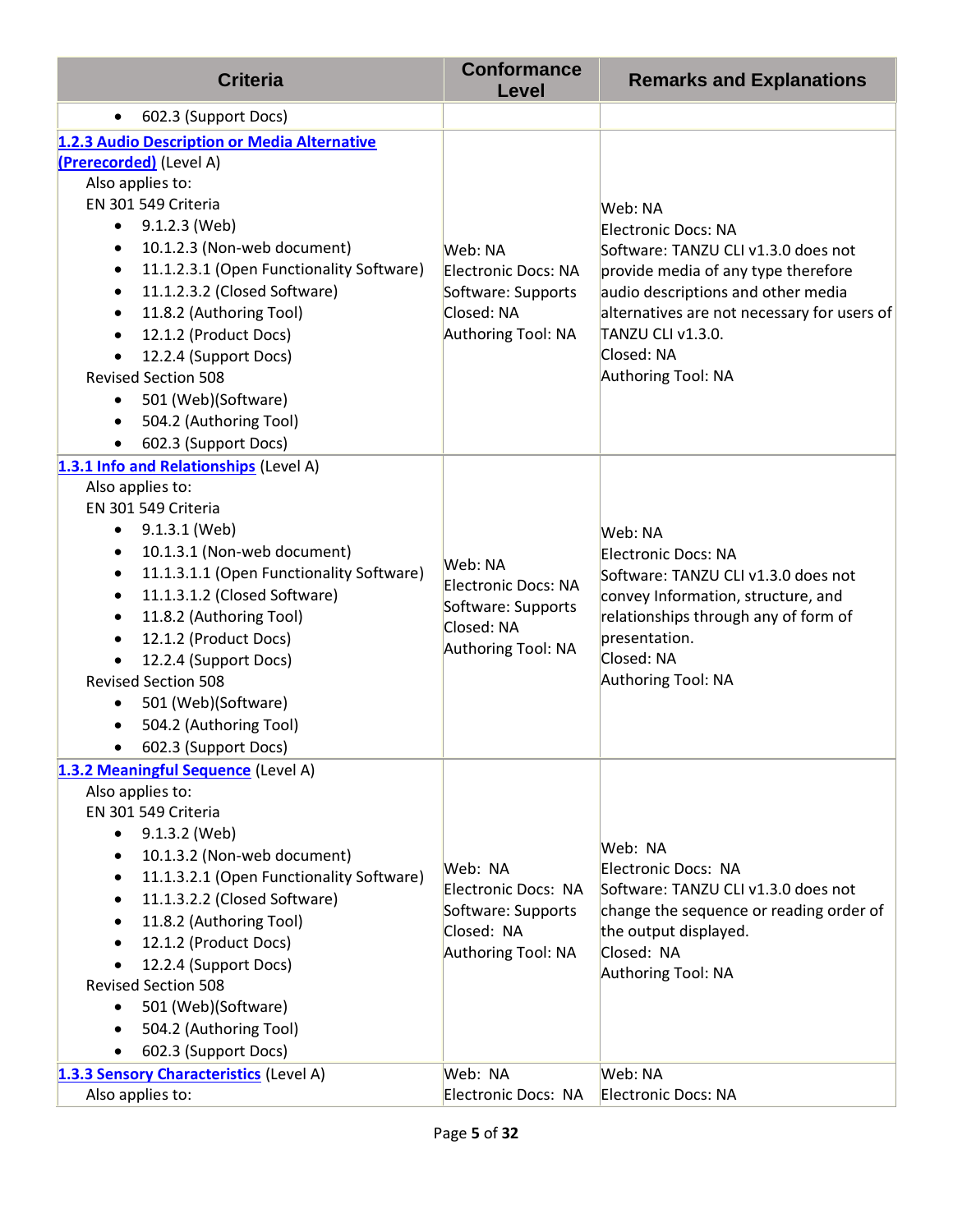| <b>Criteria</b>                                                                                                                                                                                                                                                                                                                                                                                                                                                                        | <b>Conformance</b><br><b>Level</b>                                                              | <b>Remarks and Explanations</b>                                                                                                                                                                                                                              |
|----------------------------------------------------------------------------------------------------------------------------------------------------------------------------------------------------------------------------------------------------------------------------------------------------------------------------------------------------------------------------------------------------------------------------------------------------------------------------------------|-------------------------------------------------------------------------------------------------|--------------------------------------------------------------------------------------------------------------------------------------------------------------------------------------------------------------------------------------------------------------|
| EN 301 549 Criteria<br>9.1.3.3 (Web)<br>$\bullet$<br>10.1.3.3 (Non-web document)<br>٠<br>11.1.3.3 (Open Functionality Software)<br>$\bullet$<br>11.1.3.3 (Closed Software)<br>$\bullet$<br>11.8.2 (Authoring Tool)<br>$\bullet$<br>12.1.2 (Product Docs)<br>$\bullet$<br>12.2.4 (Support Docs)<br>$\bullet$<br><b>Revised Section 508</b><br>501 (Web)(Software)<br>504.2 (Authoring Tool)<br>$\bullet$<br>602.3 (Support Docs)<br>$\bullet$                                           | Software: Supports<br>Closed: NA<br>Authoring Tool: NA                                          | Software: Since TANZU CLI v1.3.0 does<br>not present a user interface, there is no<br>need to use shape, size, visual location,<br>orientation, or sound to provide<br>instructions on how to use the user<br>interface.<br>Closed: NA<br>Authoring Tool: NA |
| 1.4.1 Use of Color (Level A)<br>Also applies to:<br>EN 301 549 Criteria<br>9.1.4.1 (Web)<br>٠<br>10.1.4.1 (Non-web document)<br>٠<br>11.1.4.1 (Open Functionality Software)<br>$\bullet$<br>11.1.4.1 (Closed Software)<br>$\bullet$<br>11.8.2 (Authoring Tool)<br>$\bullet$<br>12.1.2 (Product Docs)<br>٠<br>12.2.4 (Support Docs)<br><b>Revised Section 508</b><br>501 (Web)(Software)<br>$\bullet$<br>504.2 (Authoring Tool)<br>$\bullet$<br>602.3 (Support Docs)<br>٠               | Web: NA<br><b>Electronic Docs: NA</b><br>Software: Supports<br>Closed: NA<br>Authoring Tool: NA | Web: NA<br>Electronic Docs: NA<br>Software: TANZU CLI v1.3.0 does not<br>control the colors of the console it<br>executes in.<br>Closed: NA<br>Authoring Tool: NA                                                                                            |
| 1.4.2 Audio Control (Level A)<br>Also applies to:<br>EN 301 549 Criteria<br>9.1.4.2 (Web)<br>$\bullet$<br>10.1.4.2 (Non-web document)<br>٠<br>11.1.4.2 (Open Functionality Software)<br>٠<br>11.1.4.2 (Closed Software)<br>$\bullet$<br>11.8.2 (Authoring Tool)<br>$\bullet$<br>12.1.2 (Product Docs)<br>٠<br>12.2.4 (Support Docs)<br>$\bullet$<br><b>Revised Section 508</b><br>501 (Web)(Software)<br>٠<br>504.2 (Authoring Tool)<br>$\bullet$<br>602.3 (Support Docs)<br>$\bullet$ | Web: NA<br><b>Electronic Docs: NA</b><br>Software: Supports<br>Closed: NA<br>Authoring Tool: NA | Web: NA<br>Electronic Docs: NA<br>Software: TANZU CLI v1.3.0 does not<br>present any audio content.<br>Closed: NA<br>Authoring Tool: NA                                                                                                                      |
| 2.1.1 Keyboard (Level A)<br>Also applies to:<br>EN 301 549 Criteria<br>9.2.1.1 (Web)<br>٠<br>10.2.1.1 (Non-web document)<br>٠<br>11.2.1.1.1 (Open Functionality Software)<br>$\bullet$                                                                                                                                                                                                                                                                                                 | <b>Electronic Docs: NA</b><br>Software: Supports<br>Closed: NA<br>Authoring Tool: NA            | Electronic Docs: NA<br>Software: TANZU CLI v1.3.0 allows all the<br>commands to be executed with the<br>keyboard alone<br>Closed: NA<br>Authoring Tool: NA                                                                                                   |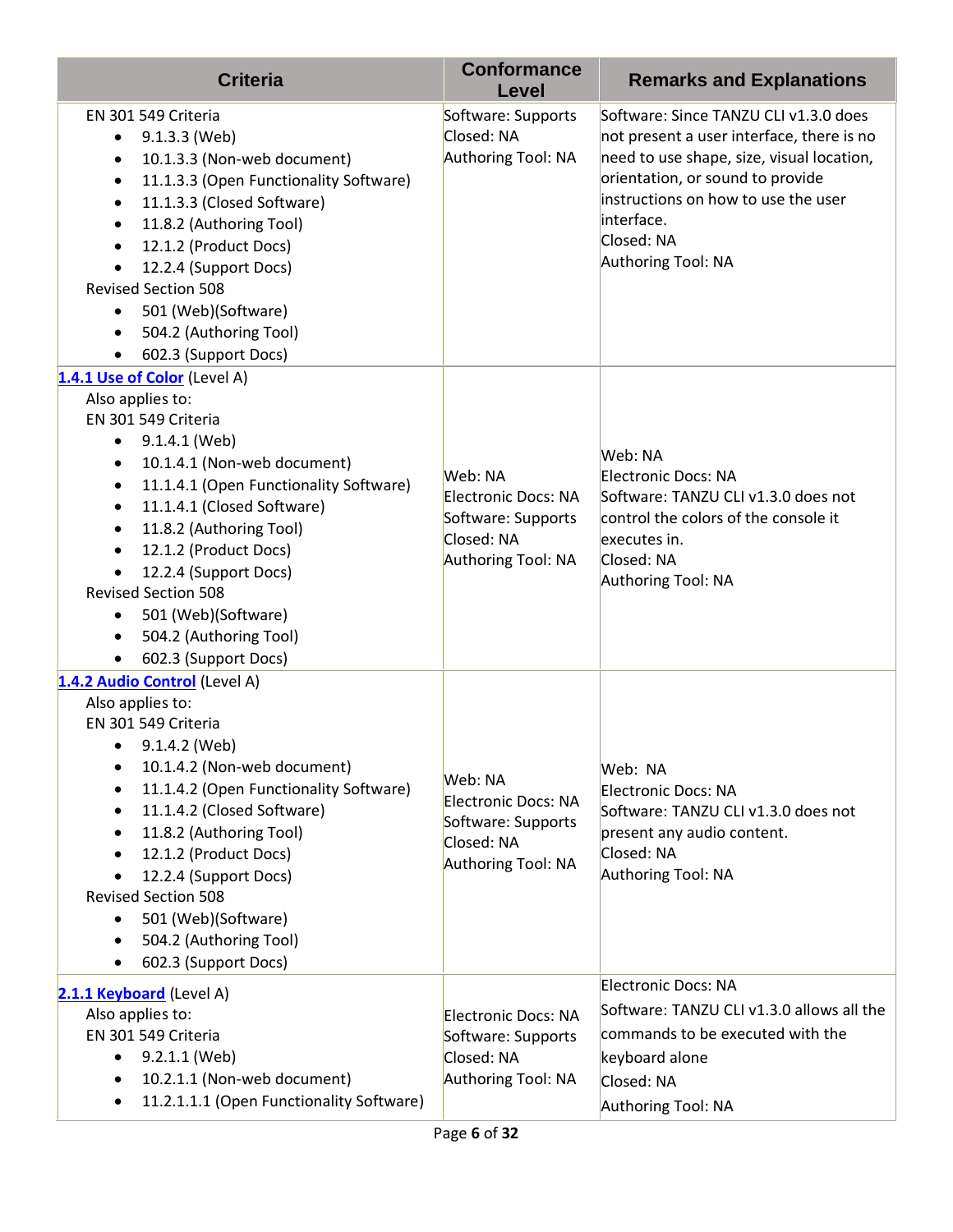| <b>Criteria</b>                                                                                                                                                                                                                                                                                                                                                                                                                        | <b>Conformance</b><br>Level                                                              | <b>Remarks and Explanations</b>                                                                                                                                                                            |
|----------------------------------------------------------------------------------------------------------------------------------------------------------------------------------------------------------------------------------------------------------------------------------------------------------------------------------------------------------------------------------------------------------------------------------------|------------------------------------------------------------------------------------------|------------------------------------------------------------------------------------------------------------------------------------------------------------------------------------------------------------|
| 11.2.1.1.2 (Closed Software)<br>$\bullet$<br>11.8.2 (Authoring Tool)<br>12.1.2 (Product Docs)<br>12.2.4 (Support Docs)<br><b>Revised Section 508</b><br>501 (Web)(Software)<br>$\bullet$<br>504.2 (Authoring Tool)<br>٠<br>602.3 (Support Docs)<br>٠                                                                                                                                                                                   |                                                                                          |                                                                                                                                                                                                            |
| 2.1.2 No Keyboard Trap (Level A)                                                                                                                                                                                                                                                                                                                                                                                                       |                                                                                          |                                                                                                                                                                                                            |
| Also applies to:<br>EN 301 549 Criteria<br>9.2.1.2 (Web)<br>$\bullet$<br>10.2.1.2 (Non-web document)<br>$\bullet$<br>11.2.1.2 (Open Functionality Software)<br>$\bullet$<br>11.2.1.2 (Closed Software)<br>$\bullet$<br>11.8.2 (Authoring Tool)<br>$\bullet$<br>12.1.2 (Product Docs)<br>$\bullet$<br>12.2.4 (Support Docs)<br><b>Revised Section 508</b><br>501 (Web)(Software)<br>٠<br>504.2 (Authoring Tool)<br>602.3 (Support Docs) | Web: NA<br>Electronic Docs: NA<br>Software: Supports<br>Closed: NA<br>Authoring Tool: NA | Web: NA<br>Electronic Docs: NA<br>Software: TANZU CLI v1.3.0 does not trap<br>the keyboard focus. Closed: NA<br>Authoring Tool: NA                                                                         |
| 2.1.4 Character Key Shortcuts (Level A 2.1 only)<br>Also applies to:<br>EN 301 549 Criteria<br>9.2.1.4 (Web)<br>$\bullet$<br>10.2.1.4 (Non-web document)<br>٠<br>11.2.1.4.1 (Open Functionality Software)<br>$\bullet$<br>11.2.1.4.2 (Closed Software)<br>$\bullet$<br>11.8.2 (Authoring Tool)<br>12.1.2 (Product Docs)<br>$\bullet$<br>12.2.4 (Support Docs)<br>Revised Section 508 - Does not apply                                  | Web: NA<br>Electronic Docs: NA<br>Software: Supports<br>Closed: NA<br>Authoring Tool: NA | Web: NA<br>Electronic Docs: NA<br>Software: TANZU CLI v1.3.0 does not<br>present a user interface therefore<br>character key shortcuts not conceptually<br>applicable.<br>Closed: NA<br>Authoring Tool: NA |
| 2.2.1 Timing Adjustable (Level A)<br>Also applies to:<br>EN 301 549 Criteria<br>9.2.2.1 (Web)<br>٠<br>10.2.2.1 (Non-web document)<br>٠<br>11.2.2.1 (Open Functionality Software)<br>$\bullet$<br>11.2.2.1 (Closed Software)<br>$\bullet$<br>11.8.2 (Authoring Tool)<br>$\bullet$<br>12.1.2 (Product Docs)<br>12.2.4 (Support Docs)<br><b>Revised Section 508</b><br>501 (Web)(Software)<br>504.2 (Authoring Tool)                      | Web: NA<br>Electronic Docs: NA<br>Software: Supports<br>Closed: NA<br>Authoring Tool: NA | Web: NA<br>Electronic Docs: NA<br>Software: TANZU CLI v1.3.0 does not<br>present users with time limits.<br>Closed: NA<br>Authoring Tool: NA                                                               |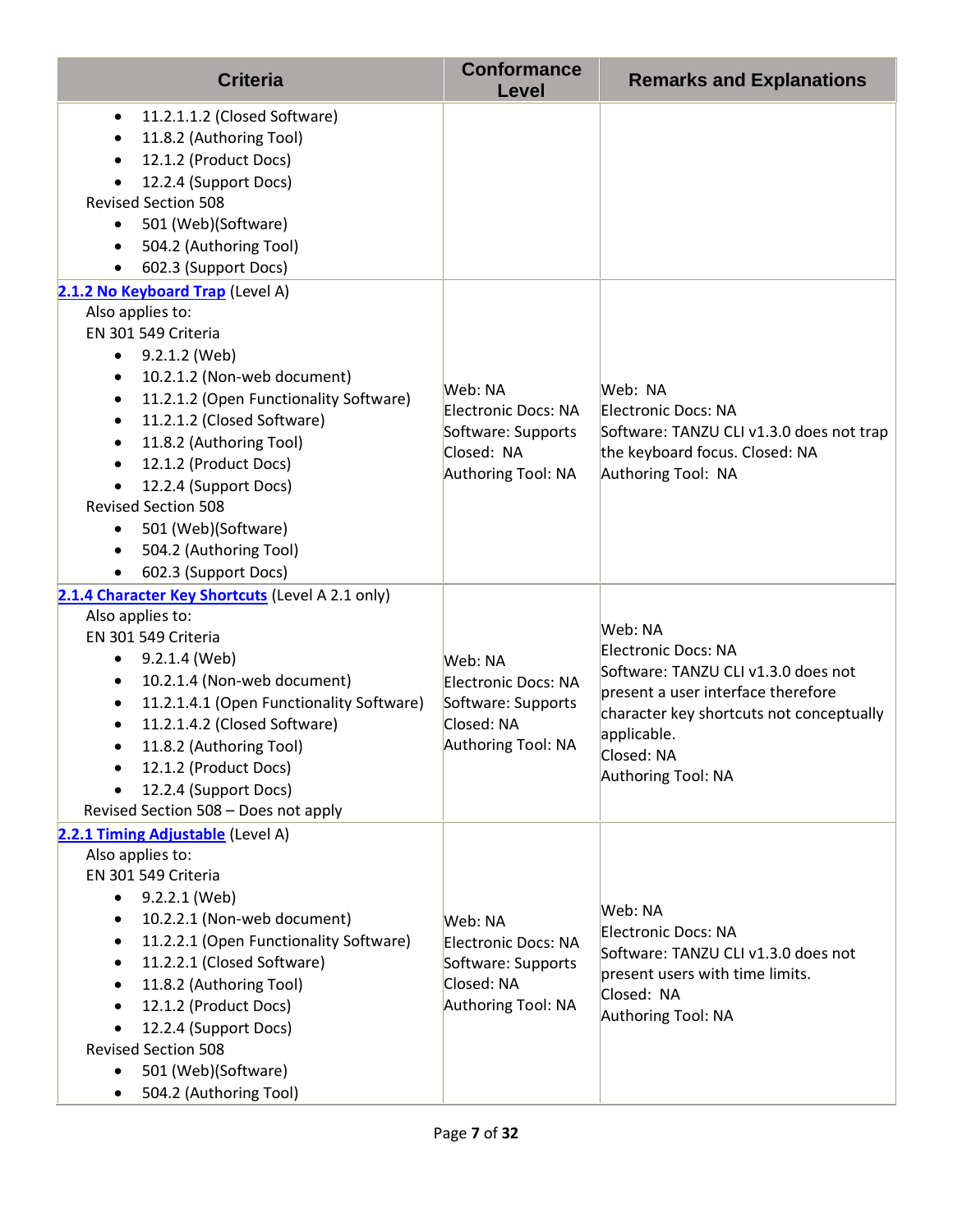| <b>Criteria</b>                                                                                                                                                                                                                                                                                                                                                                                                                                                                                 | <b>Conformance</b><br><b>Level</b>                                                              | <b>Remarks and Explanations</b>                                                                                                                                                                                                                                           |
|-------------------------------------------------------------------------------------------------------------------------------------------------------------------------------------------------------------------------------------------------------------------------------------------------------------------------------------------------------------------------------------------------------------------------------------------------------------------------------------------------|-------------------------------------------------------------------------------------------------|---------------------------------------------------------------------------------------------------------------------------------------------------------------------------------------------------------------------------------------------------------------------------|
| 602.3 (Support Docs)<br>$\bullet$                                                                                                                                                                                                                                                                                                                                                                                                                                                               |                                                                                                 |                                                                                                                                                                                                                                                                           |
| 2.2.2 Pause, Stop, Hide (Level A)<br>Also applies to:<br>EN 301 549 Criteria<br>9.2.2.2 (Web)<br>$\bullet$<br>10.2.2.2 (Non-web document)<br>٠<br>11.2.2.2 (Open Functionality Software)<br>$\bullet$<br>11.2.2.2 (Closed Software)<br>11.8.2 (Authoring Tool)<br>12.1.2 (Product Docs)<br>12.2.4 (Support Docs)<br><b>Revised Section 508</b><br>501 (Web)(Software)<br>$\bullet$<br>504.2 (Authoring Tool)<br>602.3 (Support Docs)                                                            | Web: Not Applicable                                                                             | Web: NA<br>Electronic Docs: NA<br>Software: TANZU CLI v1.3.0 does not<br>present moving, blinking, scrolling, or<br>auto-updating information.<br>Closed: NA<br>Authoring Tool: NA                                                                                        |
| 2.3.1 Three Flashes or Below Threshold (Level A)<br>Also applies to:<br>EN 301 549 Criteria<br>9.2.3.1 (Web)<br>٠<br>10.2.3.1 (Non-web document)<br>$\bullet$<br>11.2.3.1 (Open Functionality Software)<br>$\bullet$<br>11.2.3.1 (Closed Software)<br>$\bullet$<br>11.8.2 (Authoring Tool)<br>$\bullet$<br>12.1.2 (Product Docs)<br>12.2.4 (Support Docs)<br><b>Revised Section 508</b><br>501 (Web)(Software)<br>504.2 (Authoring Tool)<br>602.3 (Support Docs)                                | Web: NA<br><b>Electronic Docs: NA</b><br>Software: Supports<br>Closed: NA<br>Authoring Tool: NA | Web: NA<br>Electronic Docs: NA<br>Software: TANZU CLI v1.3.0 does not<br>present and any flashing visualizations.<br>Closed: NA<br>Authoring Tool: NA                                                                                                                     |
| 2.4.1 Bypass Blocks (Level A)<br>Also applies to:<br>EN 301 549 Criteria<br>9.2.4.1 (Web)<br>$\bullet$<br>10.2.4.1 (Non-web document) - Does not<br>٠<br>apply<br>11.2.4.1 (Open Functionality Software) -<br>Does not apply<br>11.2.4.1 (Closed Software) - Does not<br>$\bullet$<br>apply<br>11.8.2 (Authoring Tool)<br>12.1.2 (Product Docs)<br>12.2.4 (Support Docs)<br><b>Revised Section 508</b><br>501 (Web)(Software) - Does not apply to<br>non-web software<br>504.2 (Authoring Tool) | Web: NA<br>Electronic Docs: NA<br>Software: Supports<br>Closed: NA<br>Authoring Tool: NA        | Web: NA<br><b>Electronic Docs: NA</b><br>Software: TANZU CLI v1.3.0 does not<br>present repetitive blocks of content and<br>or user interface components that require<br>bypassing by keyboard-only or assistive<br>technology users.<br>Closed: NA<br>Authoring Tool: NA |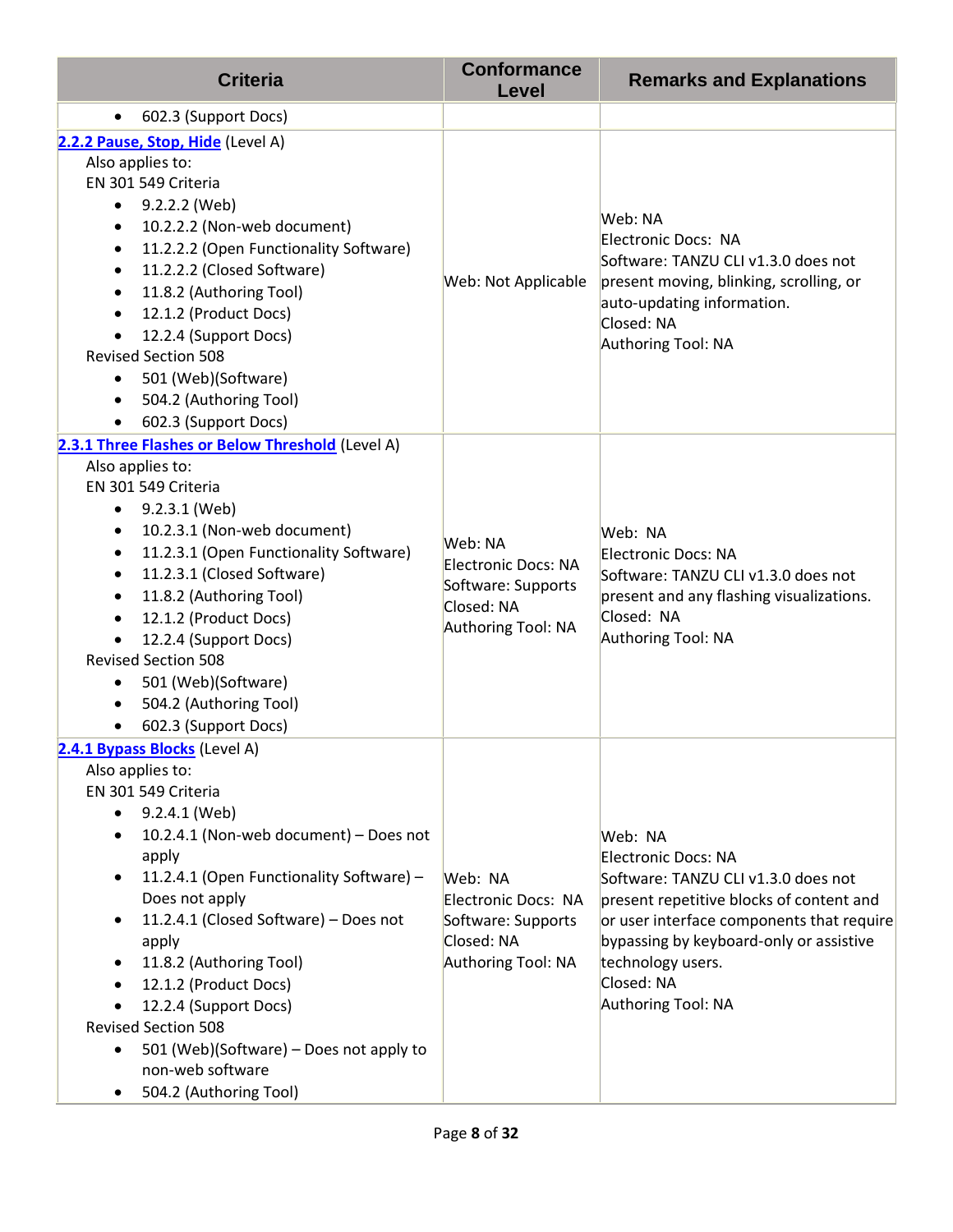| <b>Criteria</b>                                                       | <b>Conformance</b><br>Level | <b>Remarks and Explanations</b>                            |
|-----------------------------------------------------------------------|-----------------------------|------------------------------------------------------------|
| 602.3 (Support Docs) – Does not apply to<br>$\bullet$<br>non-web docs |                             |                                                            |
| 2.4.2 Page Titled (Level A)                                           |                             |                                                            |
| Also applies to:                                                      |                             |                                                            |
| EN 301 549 Criteria                                                   |                             |                                                            |
| 9.2.4.2 (Web)<br>$\bullet$                                            |                             |                                                            |
| 10.2.4.2 (Non-web document)<br>$\bullet$                              |                             |                                                            |
| 11.2.4.2 (Open Functionality Software) -<br>$\bullet$                 | Web: NA                     | Web: NA                                                    |
| Does not apply                                                        | Electronic Docs: NA         | Electronic Docs: NA                                        |
| 11.2.4.2 (Closed Software) - Does not<br>$\bullet$                    | Software: Supports          | Software: TANZU CLI v1.3.0 does not                        |
| apply<br>11.8.2 (Authoring Tool)                                      | Closed: NA                  | control the title of the console window.<br>Closed: NA     |
| $\bullet$<br>12.1.2 (Product Docs)<br>$\bullet$                       | Authoring Tool: NA          | Authoring Tool: NA                                         |
| 12.2.4 (Support Docs)                                                 |                             |                                                            |
| <b>Revised Section 508</b>                                            |                             |                                                            |
| 501 (Web)(Software)                                                   |                             |                                                            |
| 504.2 (Authoring Tool)<br>$\bullet$                                   |                             |                                                            |
| 602.3 (Support Docs)                                                  |                             |                                                            |
| 2.4.3 Focus Order (Level A)                                           |                             |                                                            |
| Also applies to:                                                      |                             |                                                            |
| EN 301 549 Criteria                                                   |                             | Web: NA<br>Electronic Docs: NA                             |
| 9.2.4.3 (Web)<br>٠                                                    |                             |                                                            |
| 10.2.4.3 (Non-web document)<br>$\bullet$                              | Web: NA                     |                                                            |
| 11.2.4.3 (Open Functionality Software)<br>$\bullet$                   | Electronic Docs: NA         | Software: TANZU CLI v1.3.0 does not                        |
| 11.2.4.3 (Closed Software)<br>$\bullet$                               | Software: Supports          | present focusable user interface                           |
| 11.8.2 (Authoring Tool)<br>$\bullet$<br>12.1.2 (Product Docs)         | Closed: NA                  | components.                                                |
| 12.2.4 (Support Docs)                                                 | Authoring Tool: NA          | Closed: NA                                                 |
| <b>Revised Section 508</b>                                            |                             | Authoring Tool: NA                                         |
| 501 (Web)(Software)<br>$\bullet$                                      |                             |                                                            |
| 504.2 (Authoring Tool)                                                |                             |                                                            |
| 602.3 (Support Docs)                                                  |                             |                                                            |
| 2.4.4 Link Purpose (In Context) (Level A)                             |                             |                                                            |
| Also applies to:                                                      |                             |                                                            |
| EN 301 549 Criteria                                                   |                             | Web: NA<br>Electronic Docs: NA                             |
| 9.2.4.4 (Web)<br>$\bullet$                                            |                             |                                                            |
| 10.2.4.4 (Non-web document)                                           | Web: NA                     |                                                            |
| 11.2.4.4 (Open Functionality Software)                                | Electronic Docs: NA         |                                                            |
| 11.2.4.4 (Closed Software<br>$\bullet$<br>11.8.2 (Authoring Tool)     | Software: Supports          | Software: TANZU CLI v1.3.0 does not<br>present hyperlinks. |
| 12.1.2 (Product Docs)                                                 | Closed: NA                  | Closed: NA                                                 |
| 12.2.4 (Support Docs)                                                 | Authoring Tool: NA          | Authoring Tool: NA                                         |
| <b>Revised Section 508</b>                                            |                             |                                                            |
| 501 (Web)(Software)                                                   |                             |                                                            |
| 504.2 (Authoring Tool)                                                |                             |                                                            |
| 602.3 (Support Docs)                                                  |                             |                                                            |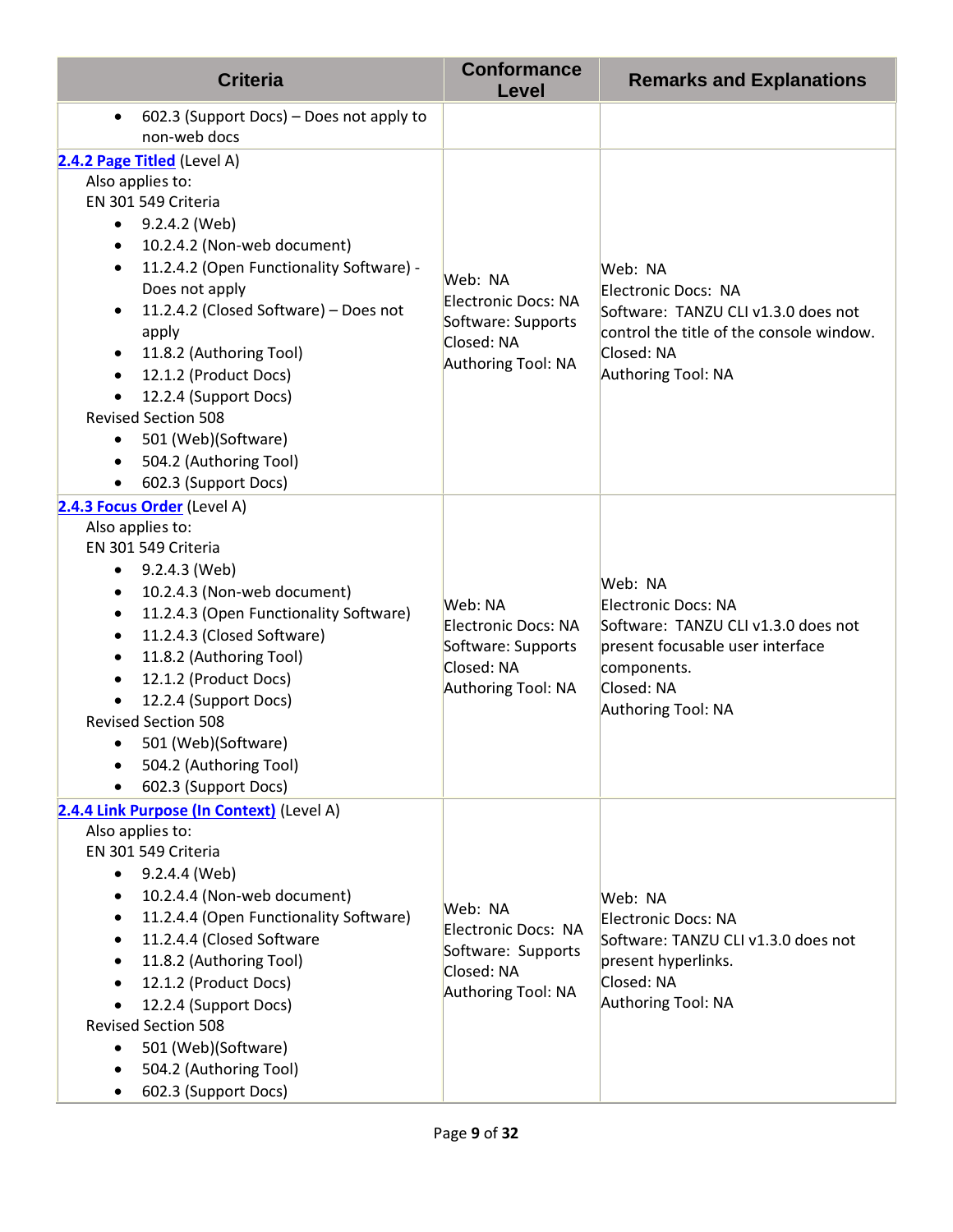| <b>Criteria</b>                                            | <b>Conformance</b><br>Level | <b>Remarks and Explanations</b>           |
|------------------------------------------------------------|-----------------------------|-------------------------------------------|
| 2.5.1 Pointer Gestures (Level A 2.1 only)                  |                             |                                           |
| Also applies to:                                           |                             |                                           |
| EN 301 549 Criteria                                        |                             | Web: NA                                   |
| 9.2.5.1 (Web)<br>$\bullet$                                 | Web: NA                     | Electronic Docs: NA                       |
| 10.2.5.1 (Non-web document)<br>$\bullet$                   | Electronic Docs: NA         | Software: TANZU CLI v1.3.0 does not       |
| 11.2.5.1 (Open Functionality Software)<br>$\bullet$        | Software: Supports          | present web content that requires the     |
| 11.2.5.1 (Closed Software)                                 | Closed: NA                  | use of pointer gestures.                  |
| 11.8.2 (Authoring Tool)                                    | Authoring Tool: NA          | Closed: NA                                |
| 12.1.2 (Product Docs)                                      |                             | Authoring Tool: NA                        |
| 12.2.4 (Support Docs)                                      |                             |                                           |
| Revised Section 508 - Does not apply                       |                             |                                           |
| 2.5.2 Pointer Cancellation (Level A 2.1 only)              |                             |                                           |
| Also applies to:                                           |                             |                                           |
| EN 301 549 Criteria                                        |                             | Web: NA                                   |
| 9.2.5.2 (Web)<br>$\bullet$                                 | Web: NA                     | Electronic Docs: NA                       |
| 10.2.5.2 (Non-web document)<br>$\bullet$                   | Electronic Docs: NA         | Software: TANZU CLI v1.3.0 does not       |
| 11.2.5.2 (Open Functionality Software)<br>$\bullet$        | Software: Supports          | present web content that interprets       |
| 11.2.5.2 (Closed Software)<br>$\bullet$                    | Closed: NA                  | pointer actions.                          |
| 11.8.2 (Authoring Tool)<br>$\bullet$                       | Authoring Tool: NA          | Closed: NA<br>Authoring Tool: NA          |
| 12.1.2 (Product Docs)                                      |                             |                                           |
| 12.2.4 (Support Docs)                                      |                             |                                           |
| Revised Section 508 - Does not apply                       |                             |                                           |
| 2.5.3 Label in Name (Level A 2.1 only)<br>Also applies to: |                             |                                           |
| EN 301 549 Criteria                                        |                             |                                           |
| 9.2.5.3 (Web)<br>٠                                         | Web: NA                     | Web: NA                                   |
| 10.2.5.3 (Non-web document)<br>$\bullet$                   | Electronic Docs: NA         | Electronic Docs: NA                       |
| 11.2.5.3.1 (Open Functionality Software)                   | Software: Supports          | Software: TANZU CLI v1.3.0 does not       |
| 11.2.5.3.2 (Closed Software)                               | Closed: NA                  | present user interface components         |
| 11.8.2 (Authoring Tool)                                    | Authoring Tool: NA          | Closed: NA                                |
| 12.1.2 (Product Docs)                                      |                             | Authoring Tool: NA                        |
| 12.2.4 (Support Docs)                                      |                             |                                           |
| Revised Section 508 - Does not apply                       |                             |                                           |
| 2.5.4 Motion Actuation (Level A 2.1 only)                  |                             |                                           |
| Also applies to:                                           |                             |                                           |
| EN 301 549 Criteria                                        |                             | Web: NA                                   |
| 9.2.5.4 (Web)                                              | Web: NA                     | Electronic Docs: NA                       |
| 10.2.5.4 (Non-web document)                                | Electronic Docs: NA         | Software: TANZU CLI v1.3.0 does not offer |
| 11.2.5.4 (Open Functionality Software)                     | Software: Supports          | any functionality that can be operated by |
| 11.2.5.4 (Closed Software)                                 | Closed: NA                  | device motion or user motion.             |
| 11.8.2 (Authoring Tool)                                    | Authoring Tool: NA          | Closed: NA                                |
| 12.1.2 (Product Docs)                                      |                             | Authoring Tool: NA                        |
| 12.2.4 (Support Docs)                                      |                             |                                           |
| Revised Section 508 - Does not apply                       |                             |                                           |
| 3.1.1 Language of Page (Level A)                           | Web: NA                     | Web: NA                                   |
| Also applies to:                                           | Electronic Docs: NA         | Electronic Docs: NA                       |
| EN 301 549 Criteria                                        | Software: Supports          |                                           |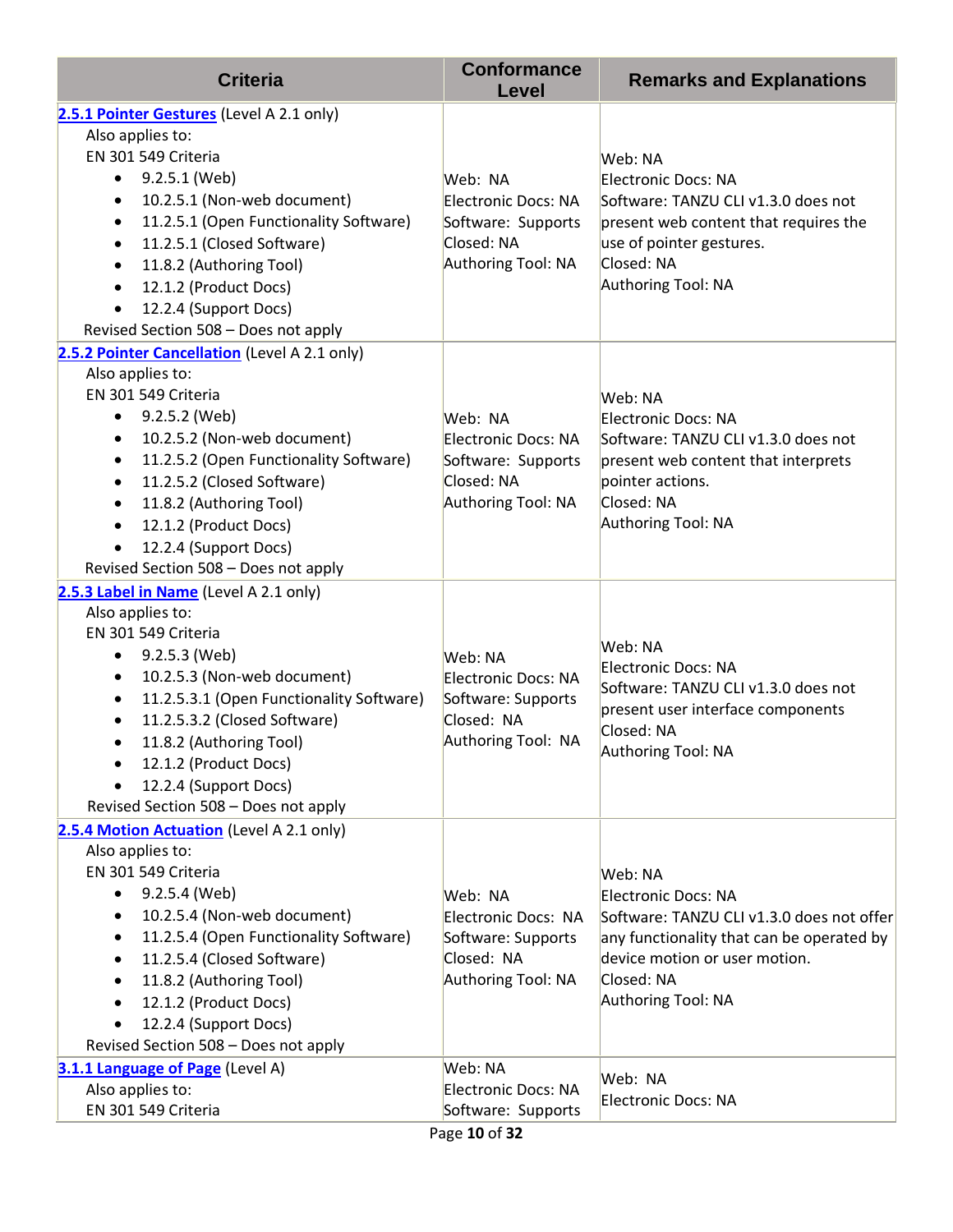| <b>Criteria</b>                                                                                                                                                                                                                                                                                                                                                                                                                                      | <b>Conformance</b><br>Level                                                                     | <b>Remarks and Explanations</b>                                                                                                                                                                                                                                                                  |
|------------------------------------------------------------------------------------------------------------------------------------------------------------------------------------------------------------------------------------------------------------------------------------------------------------------------------------------------------------------------------------------------------------------------------------------------------|-------------------------------------------------------------------------------------------------|--------------------------------------------------------------------------------------------------------------------------------------------------------------------------------------------------------------------------------------------------------------------------------------------------|
| 9.3.1.1 (Web)<br>$\bullet$<br>10.3.1.1 (Non-web document)<br>$\bullet$<br>11.3.1.1.1 (Open Functionality Software)<br>$\bullet$<br>11.3.1.1.2 (Closed Software)<br>$\bullet$<br>11.8.2 (Authoring Tool)<br>$\bullet$<br>12.1.2 (Product Docs)<br>$\bullet$<br>12.2.4 (Support Docs)<br>$\bullet$<br><b>Revised Section 508</b><br>501 (Web)(Software)<br>$\bullet$<br>504.2 (Authoring Tool)<br>$\bullet$<br>602.3 (Support Docs)<br>$\bullet$       | Closed: NA<br>Authoring Tool: NA                                                                | Software: TANZU CLI v1.3.0 does not<br>override the text encoding or<br>international settings of the console or<br>host operating system. Closed: NA<br>Authoring Tool: NA                                                                                                                      |
| 3.2.1 On Focus (Level A)<br>Also applies to:                                                                                                                                                                                                                                                                                                                                                                                                         |                                                                                                 |                                                                                                                                                                                                                                                                                                  |
| EN 301 549 Criteria<br>9.3.2.1 (Web)<br>$\bullet$<br>10.3.2.1 (Non-web document)<br>$\bullet$<br>11.3.2.1 (Open Functionality Software)<br>$\bullet$<br>11.3.2.1 (Closed Software)<br>$\bullet$<br>11.8.2 (Authoring Tool)<br>$\bullet$<br>12.1.2 (Product Docs)<br>$\bullet$<br>12.2.4 (Support Docs)<br>$\bullet$<br><b>Revised Section 508</b><br>501 (Web)(Software)<br>$\bullet$<br>504.2 (Authoring Tool)<br>$\bullet$<br>602.3 (Support Docs) | Web: NA<br>Electronic Docs: NA<br>Software: Supports<br>Closed: NA<br>Authoring Tool: NA        | Web: NA<br>Electronic Docs: NA<br>Software: TANZU CLI v1.3.0 does not<br>present the user with a visual user<br>interface, therefore it cannot present any<br>components that receive focus. Focus is<br>not applicable to TANZU CLI v1.3.0.<br>Closed: NA<br>Authoring Tool: NA                 |
| 3.2.2 On Input (Level A)<br>Also applies to:                                                                                                                                                                                                                                                                                                                                                                                                         |                                                                                                 |                                                                                                                                                                                                                                                                                                  |
| EN 301 549 Criteria<br>9.3.2.2 (Web)<br>10.3.2.2 (Non-web document)<br>$\bullet$<br>11.3.2.2 (Open Functionality Software)<br>٠<br>11.3.2.2 (Closed Software)<br>٠<br>11.8.2 (Authoring Tool)<br>$\bullet$<br>12.1.2 (Product Docs)<br>$\bullet$<br>12.2.4 (Support Docs)<br>$\bullet$<br><b>Revised Section 508</b><br>501 (Web)(Software)<br>$\bullet$<br>504.2 (Authoring Tool)<br>$\bullet$<br>602.3 (Support Docs)<br>$\bullet$                 | Web: NA<br><b>Electronic Docs: NA</b><br>Software: Supports<br>Closed: NA<br>Authoring Tool: NA | Web: NA<br>Electronic Docs: NA<br>Software: TANZU CLI v1.3.0 does not<br>present the user with a visual user<br>interface, so no context changes as the<br>result of setting a value by entering data<br>into or manipulating a user interface<br>component.<br>Closed: NA<br>Authoring Tool: NA |
| 3.3.1 Error Identification (Level A)<br>Also applies to:                                                                                                                                                                                                                                                                                                                                                                                             | Web: NA                                                                                         | Web: NA                                                                                                                                                                                                                                                                                          |
| EN 301 549 Criteria                                                                                                                                                                                                                                                                                                                                                                                                                                  | <b>Electronic Docs: NA</b>                                                                      | Electronic Docs: NA                                                                                                                                                                                                                                                                              |
| 9.3.3.1 (Web)<br>$\bullet$                                                                                                                                                                                                                                                                                                                                                                                                                           | Software: Supports                                                                              | Software: TANZU CLI v1.3.0 outputs<br>errors after commands are executed.                                                                                                                                                                                                                        |
| 10.3.3.1 (Non-web document)<br>$\bullet$                                                                                                                                                                                                                                                                                                                                                                                                             | Closed: NA<br>Authoring Tool: NA                                                                | Closed: NA                                                                                                                                                                                                                                                                                       |
| 11.3.3.1.1 (Open Functionality Software)<br>$\bullet$<br>11.3.3.1.2 (Closed Software)<br>$\bullet$                                                                                                                                                                                                                                                                                                                                                   |                                                                                                 | Authoring Tool: NA                                                                                                                                                                                                                                                                               |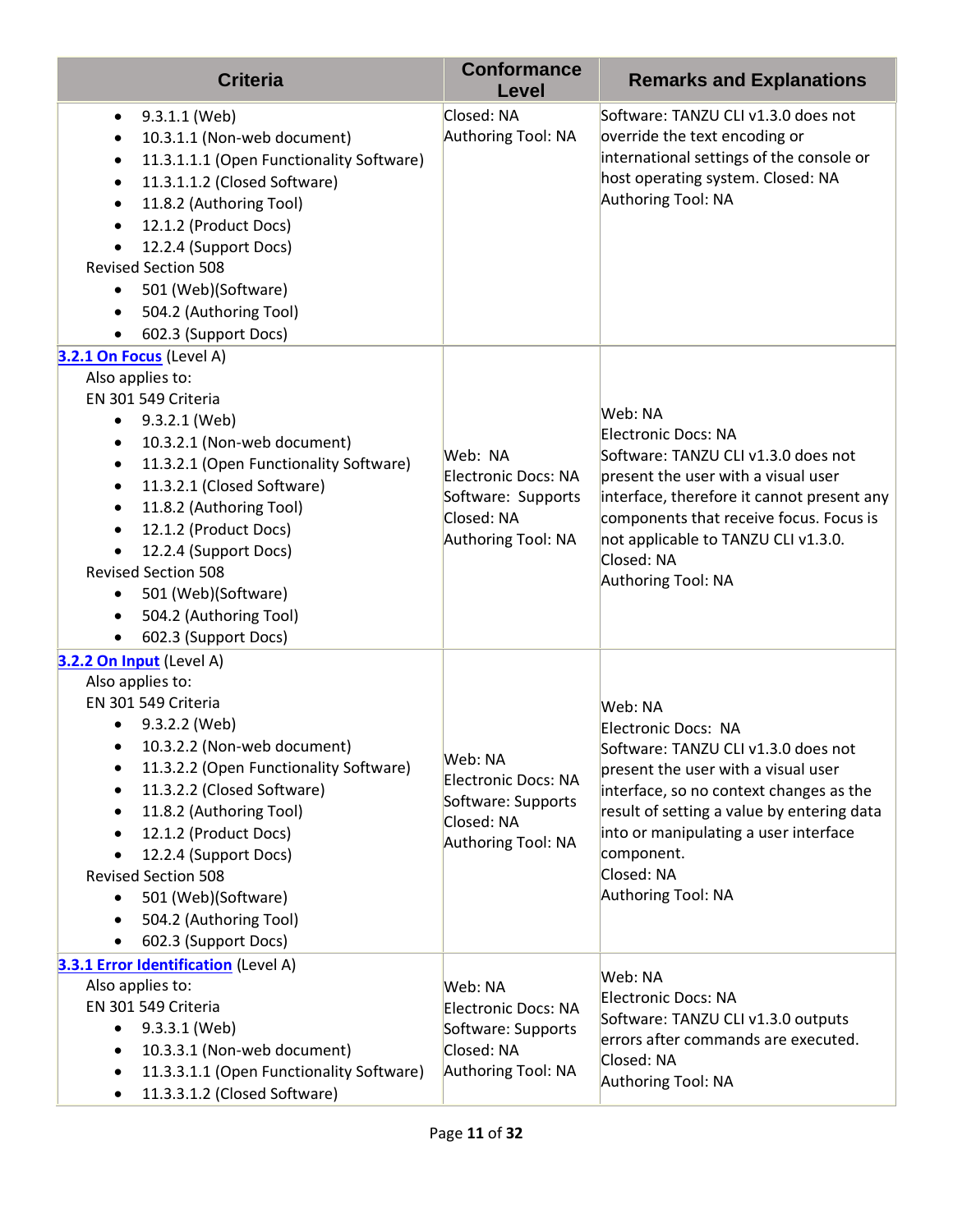| <b>Criteria</b>                                                                                                                                                                                                                                                                                                                                                                                                                                                                                | <b>Conformance</b><br>Level                                                                     | <b>Remarks and Explanations</b>                                                                                                                                                                           |
|------------------------------------------------------------------------------------------------------------------------------------------------------------------------------------------------------------------------------------------------------------------------------------------------------------------------------------------------------------------------------------------------------------------------------------------------------------------------------------------------|-------------------------------------------------------------------------------------------------|-----------------------------------------------------------------------------------------------------------------------------------------------------------------------------------------------------------|
| 11.8.2 (Authoring Tool)<br>$\bullet$<br>12.1.2 (Product Docs)<br>$\bullet$<br>12.2.4 (Support Docs)<br><b>Revised Section 508</b><br>501 (Web)(Software)<br>$\bullet$<br>504.2 (Authoring Tool)<br>$\bullet$<br>602.3 (Support Docs)<br>$\bullet$                                                                                                                                                                                                                                              |                                                                                                 |                                                                                                                                                                                                           |
| 3.3.2 Labels or Instructions (Level A)                                                                                                                                                                                                                                                                                                                                                                                                                                                         |                                                                                                 |                                                                                                                                                                                                           |
| Also applies to:<br>EN 301 549 Criteria<br>9.3.3.2 (Web)<br>$\bullet$<br>10.3.3.2 (Non-web document)<br>$\bullet$<br>11.3.3.2 (Open Functionality Software)<br>$\bullet$<br>11.3.3.2 (Closed Software)<br>$\bullet$<br>11.8.2 (Authoring Tool)<br>$\bullet$<br>12.1.2 (Product Docs)<br>$\bullet$<br>12.2.4 (Support Docs)<br>$\bullet$<br><b>Revised Section 508</b><br>501 (Web)(Software)<br>٠<br>504.2 (Authoring Tool)<br>$\bullet$<br>602.3 (Support Docs)<br>$\bullet$                  | Web: NA<br>Electronic Docs: NA<br>Software: Support<br>Closed: NA<br>Authoring Tool: NA         | Web: NA<br>Electronic Docs: NA<br>Software: TANZU CLI v1.3.0 does not<br>present any user interface components to<br>label or provide instructions on how to<br>luse.<br>Closed: NA<br>Authoring Tool: NA |
| 4.1.1 Parsing (Level A)<br>Also applies to:<br>EN 301 549 Criteria<br>9.4.1.1 (Web)<br>٠<br>10.4.1.1 (Non-web document)<br>$\bullet$<br>11.4.1.1.1 (Open Functionality Software)<br>$\bullet$<br>11.4.1.1.2 (Closed Software) - Does not<br>$\bullet$<br>apply<br>11.8.2 (Authoring Tool)<br>12.1.2 (Product Docs)<br>$\bullet$<br>12.2.4 (Support Docs)<br><b>Revised Section 508</b><br>501 (Web)(Software)<br>$\bullet$<br>504.2 (Authoring Tool)<br>$\bullet$<br>602.3 (Support Docs)<br>٠ | Web: NA<br>Electronic Docs: NA<br>Software: Supports<br>Closed: NA<br>Authoring Tool: NA        | Web: NA<br>Electronic Docs: NA<br>Software: TANZU CLI v1.3.0 is not<br>implemented with a markup language.<br>Closed: NA<br>Authoring Tool: NA                                                            |
| 4.1.2 Name, Role, Value (Level A)<br>Also applies to:<br>EN 301 549 Criteria<br>9.4.1.2 (Web)<br>$\bullet$<br>10.4.1.2 (Non-web document)<br>$\bullet$<br>11.4.1.2.1 (Open Functionality Software)<br>$\bullet$<br>11.4.1.2.2 (Closed Software) - Not<br>$\bullet$<br>required<br>11.8.2 (Authoring Tool)<br>$\bullet$<br>12.1.2 (Product Docs)<br>٠                                                                                                                                           | Web: NA<br><b>Electronic Docs: NA</b><br>Software: Supports<br>Closed: NA<br>Authoring Tool: NA | Web: NA<br>Electronic Docs: NA<br>Software: TANZU CLI v1.3.0 does not<br>display user interface components to<br>inspect for name, role and value. Closed:<br><b>NA</b><br>Authoring Tool: NA             |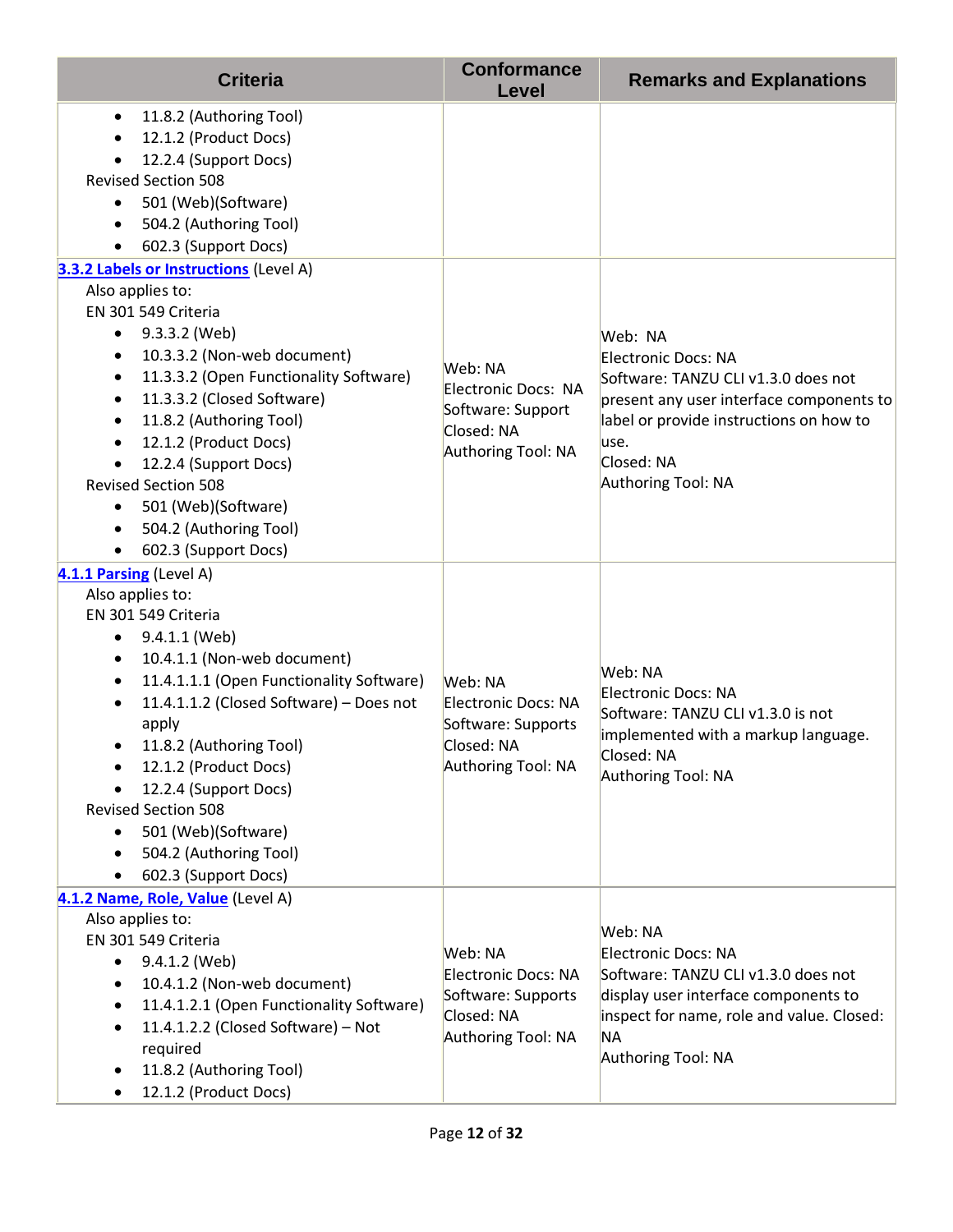| <b>Criteria</b>                     | <b>Conformance</b><br>Level | <b>Remarks and Explanations</b> |
|-------------------------------------|-----------------------------|---------------------------------|
| $\bullet$ 12.2.4 (Support Docs)     |                             |                                 |
| <b>Revised Section 508</b>          |                             |                                 |
| 501 (Web)(Software)<br>$\bullet$    |                             |                                 |
| 504.2 (Authoring Tool)<br>$\bullet$ |                             |                                 |
| 602.3 (Support Docs)<br>$\bullet$   |                             |                                 |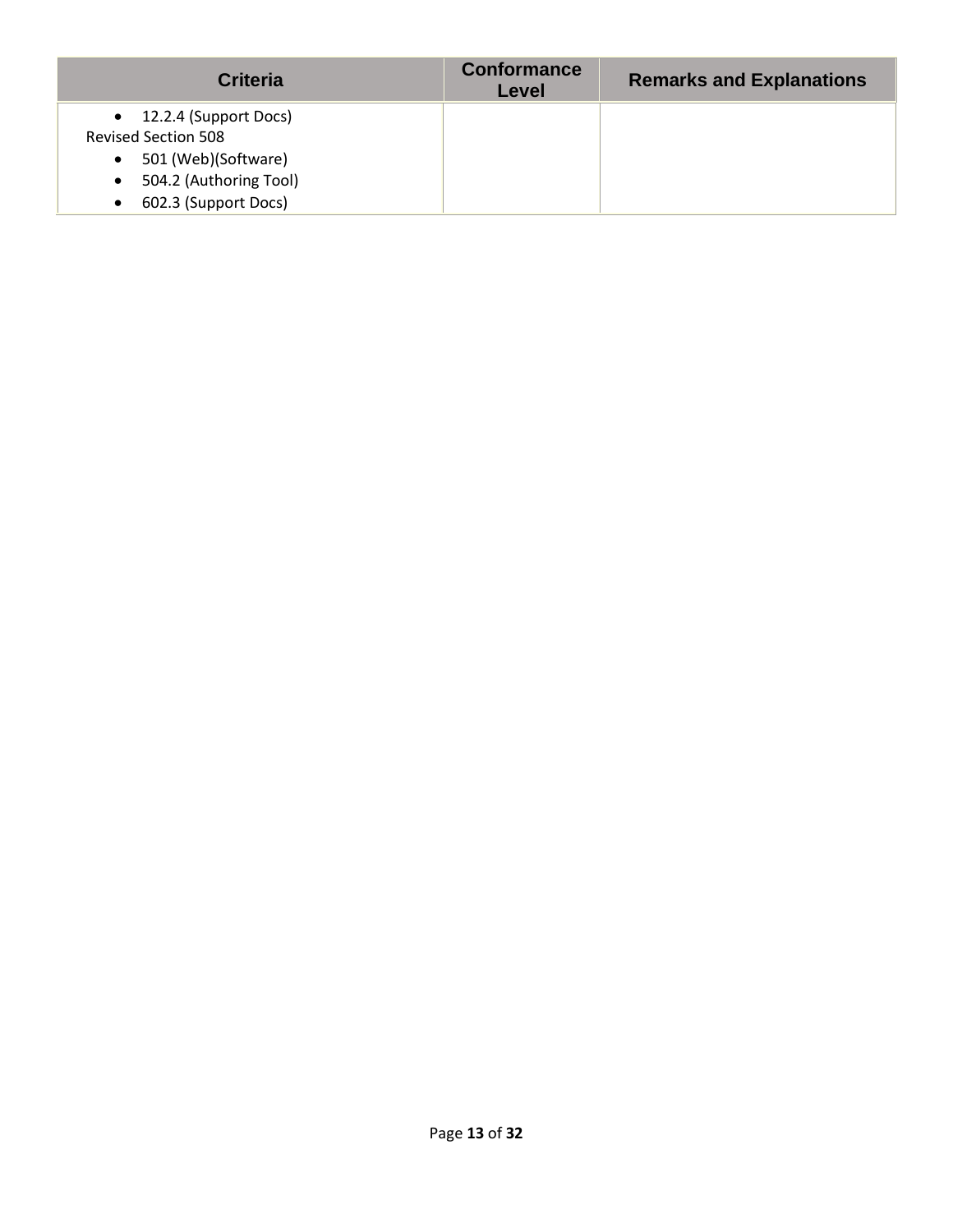### **Table 2: Success Criteria, Level AA**

| <b>Criteria</b>                                                                                                                                                                                                                                                                                                                                                                                                                                                               | <b>Conformance</b><br>Level                                                              | <b>Remarks and Explanations</b>                                                                                                                                                                                      |
|-------------------------------------------------------------------------------------------------------------------------------------------------------------------------------------------------------------------------------------------------------------------------------------------------------------------------------------------------------------------------------------------------------------------------------------------------------------------------------|------------------------------------------------------------------------------------------|----------------------------------------------------------------------------------------------------------------------------------------------------------------------------------------------------------------------|
| 1.2.4 Captions (Live) (Level AA)<br>Also applies to:<br>EN 301 549 Criteria<br>9.1.2.4 (Web)<br>$\bullet$<br>10.1.2.4 (Non-web document)<br>$\bullet$<br>11.1.2.4 (Open Functionality Software)<br>$\bullet$<br>11.1.2.4 (Closed Software)<br>$\bullet$<br>11.8.2 (Authoring Tool)<br>12.1.2 (Product Docs)<br>12.2.4 (Support Docs)<br><b>Revised Section 508</b><br>501 (Web)(Software)<br>$\bullet$<br>504.2 (Authoring Tool)<br>602.3 (Support Docs)<br>$\bullet$         | Web: NA<br>Electronic Docs: NA<br>Software: Supports<br>Closed: NA<br>Authoring Tool: NA | Web: NA<br>Electronic Docs: NA<br>Software: TANZU CLI v1.3.0 does not<br>provide any synchronized media that<br>contains live audio content.<br>Closed: NA<br>Authoring Tool: NA                                     |
| 1.2.5 Audio Description (Prerecorded) (Level AA)<br>Also applies to:<br>EN 301 549 Criteria<br>9.1.2.5 (Web)<br>$\bullet$<br>10.1.2.5 (Non-web document)<br>$\bullet$<br>11.1.2.5 (Open Functionality Software)<br>$\bullet$<br>11.1.2.5 (Closed Software)<br>$\bullet$<br>11.8.2 (Authoring Tool)<br>12.1.2 (Product Docs)<br>$\bullet$<br>12.2.4 (Support Docs)<br><b>Revised Section 508</b><br>501 (Web)(Software)<br>٠<br>504.2 (Authoring Tool)<br>602.3 (Support Docs) | Web: NA<br>Electronic Docs: NA<br>Software:<br>Closed: NA<br>Authoring Tool: NA          | Web: NA<br>Electronic Docs: NA<br>Software: TANZU CLI v1.3.0 does not<br>provide any synchronized media that<br>contains live audio content.<br>Closed: NA<br>Authoring Tool: NA                                     |
| 1.3.4 Orientation (Level AA 2.1 only)<br>Also applies to:<br>EN 301 549 Criteria<br>9.1.3.4 (Web)<br>10.1.3.4 (Non-web document)<br>11.1.3.4 (Open Functionality Software)<br>$\bullet$<br>11.1.3.4 (Closed Software)<br>11.8.2 (Authoring Tool)<br>12.1.2 (Product Docs)<br>12.2.4 (Support Docs)<br>Revised Section 508 - Does not apply                                                                                                                                    | Web: NA<br>Electronic Docs: NA<br>Software: Supports<br>Closed: NA<br>Authoring Tool: NA | Web: NA<br>Electronic Docs: NA<br>Software: TANZU CLI v1.3.0 does not<br>display output in a manner that restricts<br>its view and operation to a single display<br>orientation.<br>Closed: NA<br>Authoring Tool: NA |
| 1.3.5 Identify Input Purpose (Level AA 2.1 only)<br>Also applies to:<br>EN 301 549 Criteria<br>9.1.3.5 (Web)                                                                                                                                                                                                                                                                                                                                                                  | Web: NA<br>Electronic Docs: NA<br>Software: Supports<br>Closed: NA                       | Web: NA<br>Electronic Docs: NA<br>Software: TANZU CLI v1.3.0 does not<br>display user input fields.                                                                                                                  |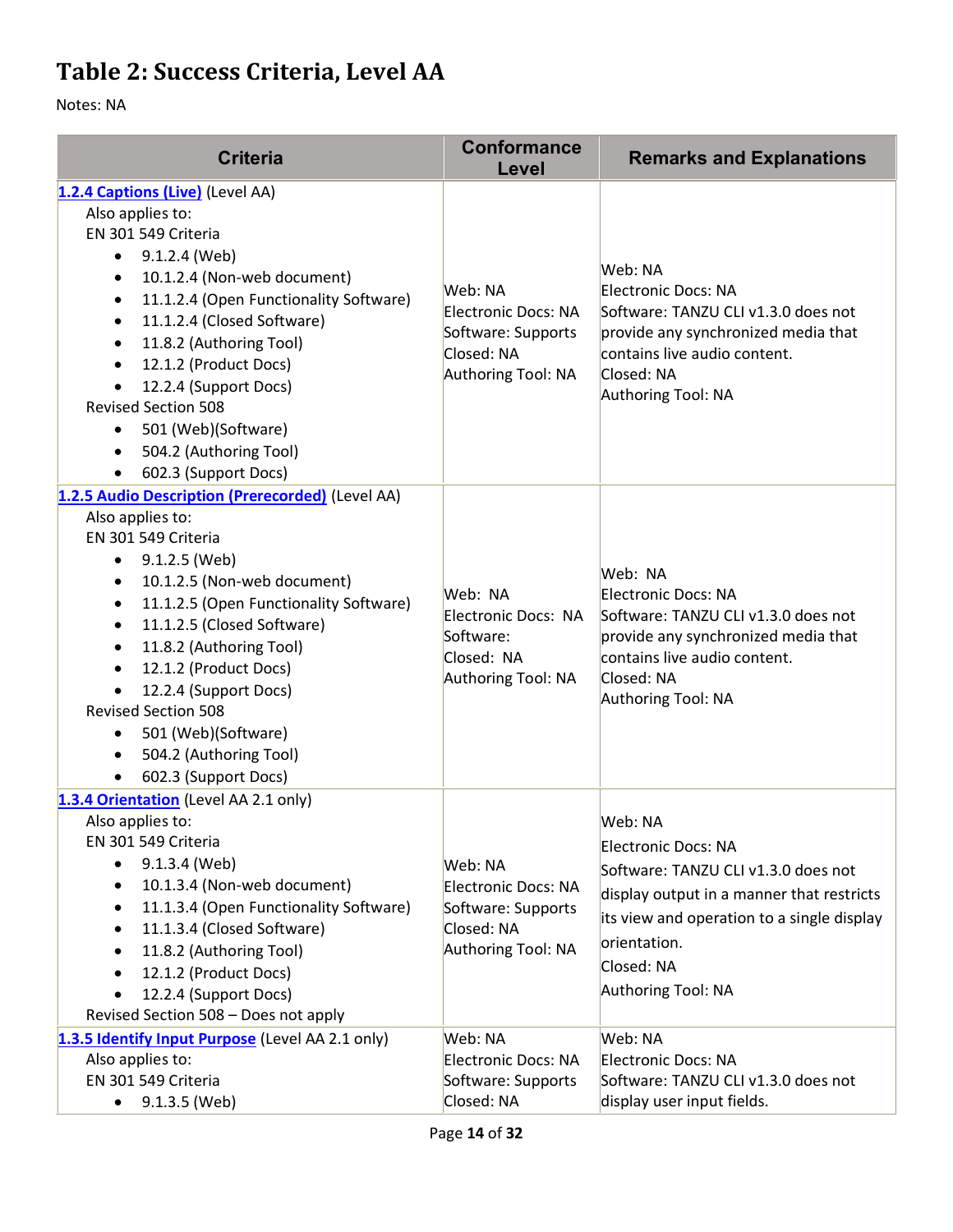| <b>Criteria</b>                                                                                                                                                                                                                                                                                                                                                                                                                                                                 | <b>Conformance</b><br>Level                                                                     | <b>Remarks and Explanations</b>                                                                                                                                                                                                                                                          |
|---------------------------------------------------------------------------------------------------------------------------------------------------------------------------------------------------------------------------------------------------------------------------------------------------------------------------------------------------------------------------------------------------------------------------------------------------------------------------------|-------------------------------------------------------------------------------------------------|------------------------------------------------------------------------------------------------------------------------------------------------------------------------------------------------------------------------------------------------------------------------------------------|
| 10.1.3.5 (Non-web document)<br>$\bullet$<br>11.1.3.5.1 (Open Functionality Software)<br>$\bullet$<br>11.1.3.5.2 (Closed Software)<br>$\bullet$<br>11.8.2 (Authoring Tool)<br>$\bullet$<br>12.1.2 (Product Docs)<br>$\bullet$<br>12.2.4 (Support Docs)<br>Revised Section 508 - Does not apply                                                                                                                                                                                   | Authoring Tool: NA                                                                              | Closed: NA<br>Authoring Tool: NA                                                                                                                                                                                                                                                         |
| 1.4.3 Contrast (Minimum) (Level AA)                                                                                                                                                                                                                                                                                                                                                                                                                                             |                                                                                                 |                                                                                                                                                                                                                                                                                          |
| Also applies to:<br>EN 301 549 Criteria<br>9.1.4.3 (Web)<br>$\bullet$<br>10.1.4.3 (Non-web document)<br>$\bullet$<br>11.1.4.3 (Open Functionality Software)<br>$\bullet$<br>11.1.4.3 (Closed Software)<br>$\bullet$<br>11.8.2 (Authoring Tool)<br>$\bullet$<br>12.1.2 (Product Docs)<br>$\bullet$<br>12.2.4 (Support Docs)<br><b>Revised Section 508</b><br>501 (Web)(Software)<br>٠<br>504.2 (Authoring Tool)<br>602.3 (Support Docs)                                          | Web: NA<br><b>Electronic Docs: NA</b><br>Software: Supports<br>Closed: NA<br>Authoring Tool: NA | Web: NA<br>Electronic Docs: NA<br>Software: TANZU CLI v1.3.0 does not<br>interfere with console display settings so<br>uses need to set console colors accessibly.<br>Closed: NA<br>Authoring Tool: NA                                                                                   |
| 1.4.4 Resize text (Level AA)<br>Also applies to:<br>EN 301 549 Criteria<br>9.1.4.4 (Web)<br>٠<br>10.1.4.4 (Non-web document)<br>٠<br>11.1.4.4.1 (Open Functionality Software)<br>$\bullet$<br>11.1.4.4.2 (Closed Software)<br>$\bullet$<br>11.8.2 (Authoring Tool)<br>12.1.2 (Product Docs)<br>12.2.4 (Support Docs)<br>$\bullet$<br><b>Revised Section 508</b><br>501 (Web)(Software)<br>$\bullet$<br>504.2 (Authoring Tool)<br>$\bullet$<br>602.3 (Support Docs)<br>$\bullet$ | Web: NA<br>Electronic Docs: NA<br>Software: Supports<br>Closed: NA<br>Authoring Tool: NA        | Web: NA<br>Electronic Docs: NA<br>Software: Console output from TANZU CLI<br>$\sqrt{1.3.0}$ can be resized up to 200% without<br>the loss of content or functionality using<br>zoom or resize functionality offered by<br>the host operating system.<br>Closed: NA<br>Authoring Tool: NA |
| 1.4.5 Images of Text (Level AA)<br>Also applies to:<br>EN 301 549 Criteria<br>9.1.4.5 (Web)<br>$\bullet$<br>10.1.4.5 (Non-web document)<br>$\bullet$<br>11.1.4.5.1 (Open Functionality Software)<br>$\bullet$<br>11.1.4.5.2 (Closed Software) - Does not<br>$\bullet$<br>apply<br>11.8.2 (Authoring Tool)<br>$\bullet$<br>12.1.2 (Product Docs)<br>12.2.4 (Support Docs)<br>$\bullet$                                                                                           | Web: NA<br>Electronic Docs: NA<br>Software: Supports<br>Closed: NA<br>Authoring Tool: NA        | Web: NA<br>Electronic Docs: NA<br>Software: TANZU CLI v1.3.0 does not<br>display any images. Closed: NA<br>Authoring Tool: NA                                                                                                                                                            |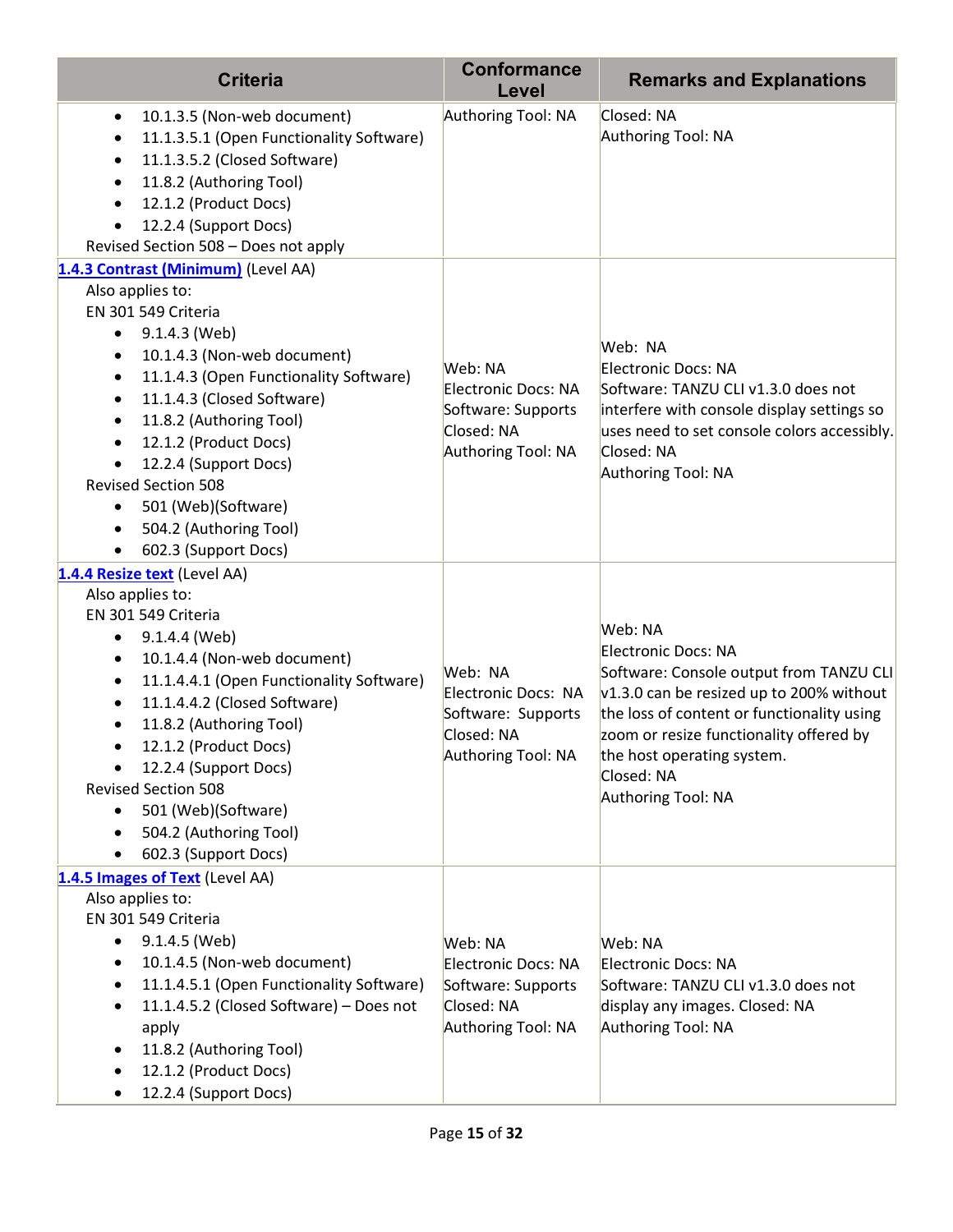| <b>Criteria</b>                                                                                                                                                                                                                                                                                                                                                                                                | <b>Conformance</b><br>Level                                                                     | <b>Remarks and Explanations</b>                                                                                                                                                                                                                                                                                                                                  |
|----------------------------------------------------------------------------------------------------------------------------------------------------------------------------------------------------------------------------------------------------------------------------------------------------------------------------------------------------------------------------------------------------------------|-------------------------------------------------------------------------------------------------|------------------------------------------------------------------------------------------------------------------------------------------------------------------------------------------------------------------------------------------------------------------------------------------------------------------------------------------------------------------|
| <b>Revised Section 508</b><br>501 (Web)(Software)<br>$\bullet$<br>504.2 (Authoring Tool)<br>602.3 (Support Docs)                                                                                                                                                                                                                                                                                               |                                                                                                 |                                                                                                                                                                                                                                                                                                                                                                  |
| 1.4.10 Reflow (Level AA 2.1 only)<br>Also applies to:<br>EN 301 549 Criteria<br>9.1.4.10 (Web)<br>$\bullet$<br>10.1.4.10 (Non-web document)<br>٠<br>11.1.4.10 (Open Functionality Software)<br>$\bullet$<br>11.1.4.10 (Closed Software)<br>$\bullet$<br>11.8.2 (Authoring Tool)<br>$\bullet$<br>12.1.2 (Product Docs)<br>$\bullet$<br>12.2.4 (Support Docs)<br>Revised Section 508 - Does not apply            | Web: NA<br>Electronic Docs: NA<br>Software: Supports<br>Closed: NA<br>Authoring Tool: NA        | Web: NA<br>Electronic Docs: NA<br>Software: The display of content in<br>TANZU CLI v1.3.0 is not controlled by CSS<br>and cannot be measured in CSS pixels.<br>Reflow is not applicable to TANZU CLI<br>v1.3.0.<br>Closed: NA<br>Authoring Tool: NA                                                                                                              |
| 1.4.11 Non-text Contrast (Level AA 2.1 only)<br>Also applies to:<br>EN 301 549 Criteria<br>9.1.4.11 (Web)<br>$\bullet$<br>10.1.4.11 (Non-web document)<br>$\bullet$<br>11.1.4.11 (Open Functionality Software)<br>$\bullet$<br>11.1.4.11 (Closed Software)<br>٠<br>11.8.2 (Authoring Tool)<br>$\bullet$<br>12.1.2 (Product Docs)<br>$\bullet$<br>12.2.4 (Support Docs)<br>Revised Section 508 - Does not apply | Web: NA<br>Electronic Docs: NA<br>Software: Supports<br>Closed: NA<br>Authoring Tool: NA        | Web: NA<br>Electronic Docs: NA<br>Software: TANZU CLI v1.3.0 does not<br>display any non-text user interface<br>components or graphical objects.<br>Closed: NA<br>Authoring Tool: NA                                                                                                                                                                             |
| 1.4.12 Text Spacing (Level AA 2.1 only)<br>Also applies to:<br>EN 301 549 Criteria<br>9.1.4.12 (Web)<br>$\bullet$<br>10.1.4.12 (Non-web document)<br>$\bullet$<br>11.1.4.12 (Open Functionality Software)<br>11.1.4.12 (Closed Software)<br>$\bullet$<br>11.8.2 (Authoring Tool)<br>$\bullet$<br>12.1.2 (Product Docs)<br>$\bullet$<br>12.2.4 (Support Docs)<br>Revised Section 508 - Does not apply           | Web: NA<br><b>Electronic Docs: NA</b><br>Software: Supports<br>Closed: NA<br>Authoring Tool: NA | Web: NA<br>Electronic Docs: NA<br>Software: Text spacing is not applicable to<br>TANZU CLI v1.3.0 because it is not<br>implemented with a markup language<br>and does not offer the capability to<br>configure text style properties such as line<br>height, spacing between paragraphs,<br>letter spacing and word spacing.<br>Closed: NA<br>Authoring Tool: NA |
| 1.4.13 Content on Hover or Focus (Level AA 2.1 only)<br>Also applies to:<br>EN 301 549 Criteria<br>9.1.4.13 (Web)<br>$\bullet$<br>10.1.4.13 (Non-web document)<br>$\bullet$<br>11.1.4.13 (Open Functionality Software)<br>٠<br>11.1.4.13 (Closed Software)<br>$\bullet$<br>11.8.2 (Authoring Tool)<br>$\bullet$<br>12.1.2 (Product Docs)                                                                       | Web: NA<br><b>Electronic Docs: NA</b><br>Software: Supports<br>Closed: NA<br>Authoring Tool: NA | Web: NA<br>Electronic Docs: NA<br>Software: TANZU CLI v1.3.0 does not use<br>focus or pointer hover to trigger<br>additional content to become visible and<br>then hidden.<br>Closed: NA<br>Authoring Tool: NA                                                                                                                                                   |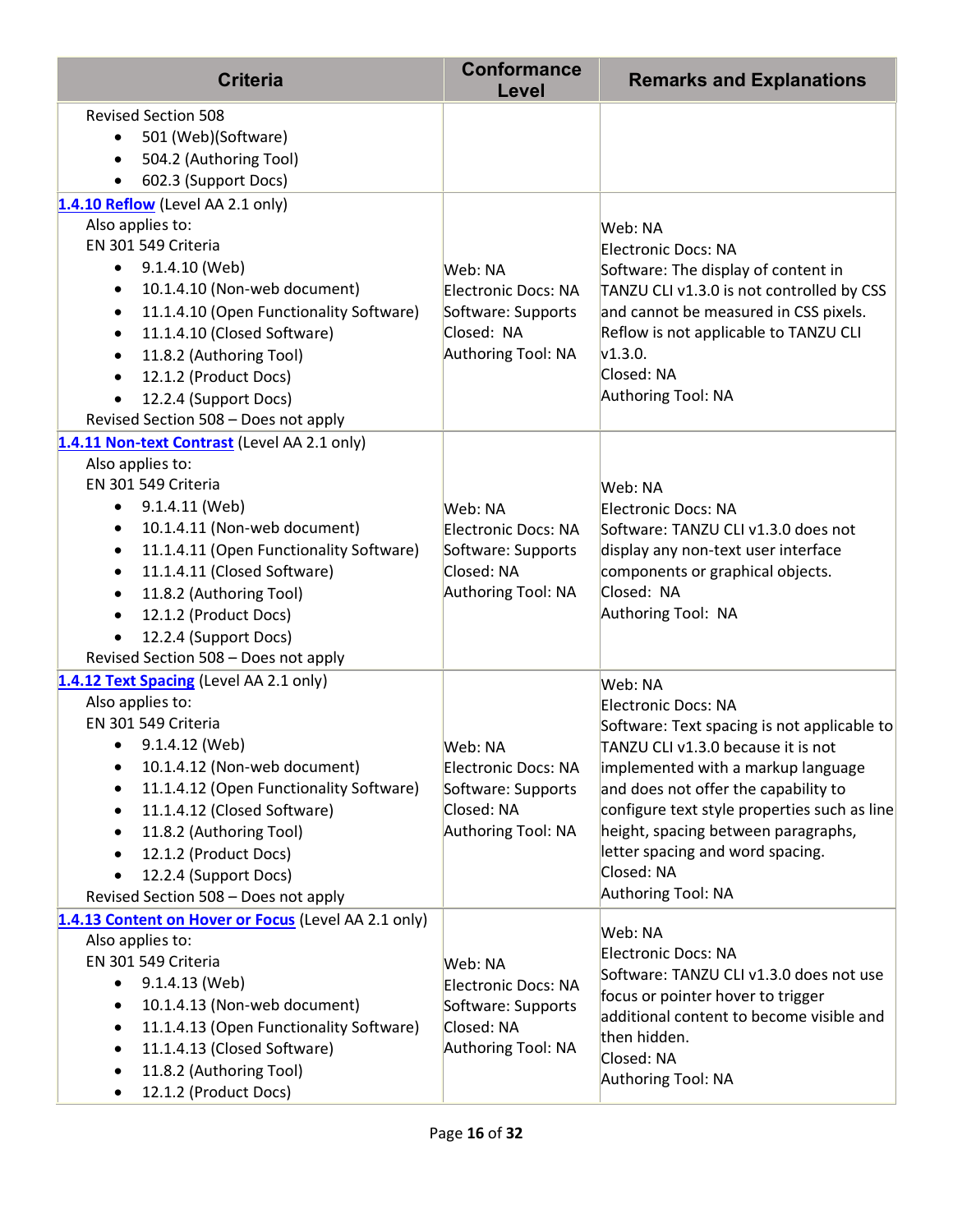| <b>Criteria</b>                                                                                                                                                                                                                                                                                                                                                                                                                                                                                                                                                                                          | <b>Conformance</b><br>Level                                                                     | <b>Remarks and Explanations</b>                                                                                                                                                                                                                                                                                    |
|----------------------------------------------------------------------------------------------------------------------------------------------------------------------------------------------------------------------------------------------------------------------------------------------------------------------------------------------------------------------------------------------------------------------------------------------------------------------------------------------------------------------------------------------------------------------------------------------------------|-------------------------------------------------------------------------------------------------|--------------------------------------------------------------------------------------------------------------------------------------------------------------------------------------------------------------------------------------------------------------------------------------------------------------------|
| 12.2.4 (Support Docs)<br>$\bullet$<br>Revised Section 508 - Does not apply                                                                                                                                                                                                                                                                                                                                                                                                                                                                                                                               |                                                                                                 |                                                                                                                                                                                                                                                                                                                    |
| 2.4.5 Multiple Ways (Level AA)<br>Also applies to:<br>EN 301 549 Criteria<br>9.2.4.5 (Web)<br>$\bullet$<br>10.2.4.5 (Non-web document) - Does not<br>٠<br>apply<br>11.2.4.5 (Open Functionality Software) -<br>Does not apply<br>11.2.4.5 (Closed Software) - Does not<br>$\bullet$<br>apply<br>11.8.2 (Authoring Tool)<br>$\bullet$<br>12.1.2 (Product Docs)<br>12.2.4 (Support Docs)<br><b>Revised Section 508</b><br>501 (Web)(Software) - Does not apply to<br>٠<br>non-web software<br>504.2 (Authoring Tool)<br>$\bullet$<br>602.3 (Support Docs) - Does not apply to<br>$\bullet$<br>non-web docs | Web: NA<br><b>Electronic Docs: NA</b><br>Software: Supports<br>Closed: NA<br>Authoring Tool: NA | Web: NA<br>Electronic Docs: NA<br>Software: TANZU CLI v1.3.0 does not<br>present pages. This criterion does not<br>apply.<br>Closed: NA<br>Authoring Tool: NA                                                                                                                                                      |
| 2.4.6 Headings and Labels (Level AA)<br>Also applies to:<br>EN 301 549 Criteria<br>9.2.4.6 (Web)<br>$\bullet$<br>10.2.4.6 (Non-web document)<br>$\bullet$<br>11.2.4.6 (Open Functionality Software)<br>$\bullet$<br>11.2.4.6 (Closed Software)<br>11.8.2 (Authoring Tool)<br>12.1.2 (Product Docs)<br>12.2.4 (Support Docs)<br><b>Revised Section 508</b><br>501 (Web)(Software)<br>504.2 (Authoring Tool)<br>$\bullet$<br>602.3 (Support Docs)                                                                                                                                                          | Web: NA<br><b>Electronic Docs: NA</b><br>Software: Supports<br>Closed: NA<br>Authoring Tool: NA | Web: NA<br><b>Electronic Docs: NA</b><br>Software: TANZU CLI v1.3.0 is not<br>implemented with a semantic markup<br>language such as HTML and therefore it is<br>not structured with headings and labels<br>as these semantic concepts to do not<br>apply to TANZU CLI v1.3.0.<br>Closed: NA<br>Authoring Tool: NA |
| 2.4.7 Focus Visible (Level AA)<br>Also applies to:<br>EN 301 549 Criteria<br>9.2.4.7 (Web)<br>10.2.4.7 (Non-web document)<br>$\bullet$<br>11.2.4.7 (Open Functionality Software)<br>$\bullet$<br>11.2.4.7 (Closed Software)<br>11.8.2 (Authoring Tool)<br>$\bullet$<br>12.1.2 (Product Docs)<br>12.2.4 (Support Docs)<br><b>Revised Section 508</b><br>501 (Web)(Software)<br>$\bullet$                                                                                                                                                                                                                  | Web: NA<br><b>Electronic Docs: NA</b><br>Software: Supports<br>Closed: NA<br>Authoring Tool: NA | Web: NA<br>Electronic Docs: NA<br>Software: TANZU CLI v1.3.0 not offer a<br>user interface. The concept of a user<br>interface element in the focused state is<br>not applicable to TANZU CLI v1.3.0.<br>Closed: NA<br>Authoring Tool: NA                                                                          |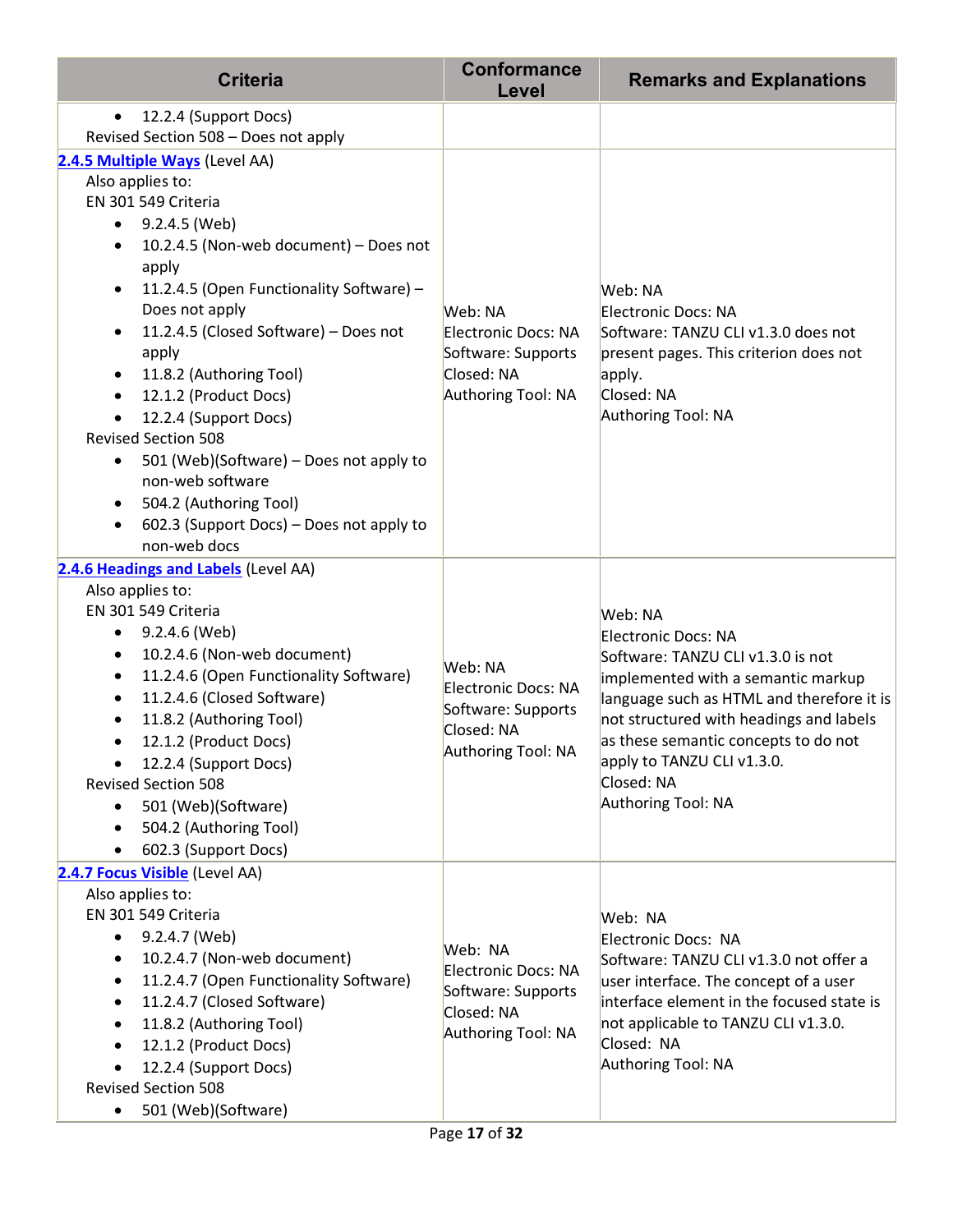| <b>Criteria</b>                                                         | <b>Conformance</b><br>Level                                                                     | <b>Remarks and Explanations</b>                                                   |
|-------------------------------------------------------------------------|-------------------------------------------------------------------------------------------------|-----------------------------------------------------------------------------------|
| 504.2 (Authoring Tool)<br>٠<br>602.3 (Support Docs)                     |                                                                                                 |                                                                                   |
| 3.1.2 Language of Parts (Level AA)                                      |                                                                                                 |                                                                                   |
| Also applies to:                                                        |                                                                                                 |                                                                                   |
| EN 301 549 Criteria                                                     |                                                                                                 | Web: NA                                                                           |
| 9.3.1.2 (Web)<br>$\bullet$                                              |                                                                                                 | Electronic Docs: NA                                                               |
| 10.3.1.2 (Non-web document)<br>٠                                        |                                                                                                 | Software: TANZU CLI v1.3.0 is not                                                 |
| 11.3.1.2 (Open Functionality Software) -<br>$\bullet$<br>Does not apply | Web: NA                                                                                         | implemented in a markup language such<br>as HTML. TANZU CLI v1.3.0 does not       |
| 11.3.1.2 (Closed Software) - Does not<br>$\bullet$                      | Electronic Docs: NA                                                                             | present parts of its content in a language                                        |
| apply                                                                   | Software: Supports                                                                              | that is different than the language the                                           |
| 11.8.2 (Authoring Tool)<br>$\bullet$                                    | Closed: NA                                                                                      | host operating system is configured for.                                          |
| 12.1.2 (Product Docs)<br>$\bullet$                                      | Authoring Tool: NA                                                                              | The concept of Language of Parts does                                             |
| 12.2.4 (Support Docs)                                                   |                                                                                                 | not apply to TANZU CLI v1.3.0.                                                    |
| <b>Revised Section 508</b>                                              |                                                                                                 | Closed: NA                                                                        |
| 501 (Web)(Software)                                                     |                                                                                                 | Authoring Tool: NA                                                                |
| 504.2 (Authoring Tool)<br>$\bullet$                                     |                                                                                                 |                                                                                   |
| 602.3 (Support Docs)<br>$\bullet$                                       |                                                                                                 |                                                                                   |
| 3.2.3 Consistent Navigation (Level AA)                                  |                                                                                                 |                                                                                   |
| Also applies to:<br>EN 301 549 Criteria                                 |                                                                                                 | Web: NA<br>Electronic Docs: NA                                                    |
| 9.3.2.3 (Web)<br>٠                                                      |                                                                                                 |                                                                                   |
| 10.3.2.3 (Non-web document) - Does not<br>٠                             |                                                                                                 |                                                                                   |
| apply                                                                   |                                                                                                 |                                                                                   |
| 11.3.2.3 (Open Functionality Software) -<br>$\bullet$                   |                                                                                                 |                                                                                   |
| Does not apply                                                          | Web: NA                                                                                         | Software: TANZU CLI v1.3.0 is not                                                 |
| 11.3.2.3 (Closed Software) - Does not<br>$\bullet$                      | Electronic Docs: NA                                                                             | composed multiple views. The concept of<br>navigation does not apply to TANZU CLI |
| apply                                                                   | Software: Supports                                                                              | v1.3.0 and TANZU CLI v1.3.0 does not                                              |
| 11.8.2 (Authoring Tool)                                                 | Closed: NA                                                                                      | provide any mechanism that performs                                               |
| 12.1.2 (Product Docs)<br>$\bullet$                                      | Authoring Tool: NA                                                                              | navigation.                                                                       |
| 12.2.4 (Support Docs)<br><b>Revised Section 508</b>                     |                                                                                                 | Closed: NA                                                                        |
| 501 (Web)(Software) - Does not apply to                                 |                                                                                                 | Authoring Tool: NA                                                                |
| non-web software                                                        |                                                                                                 |                                                                                   |
| 504.2 (Authoring Tool)<br>٠                                             |                                                                                                 |                                                                                   |
| 602.3 (Support Docs) - Does not apply to<br>$\bullet$                   |                                                                                                 |                                                                                   |
| non-web docs                                                            |                                                                                                 |                                                                                   |
| 3.2.4 Consistent Identification (Level AA)                              |                                                                                                 |                                                                                   |
| Also applies to:                                                        |                                                                                                 | Web: NA                                                                           |
| EN 301 549 Criteria                                                     | Web: NA                                                                                         | Electronic Docs: NA                                                               |
| 9.3.2.4 (Web)<br>$\bullet$<br>10.3.2.4 (Non-web document) - Does not    | Electronic Docs: NA                                                                             | Software: TANZU CLI v1.3.0 does not                                               |
| ٠<br>apply                                                              | Software: Supports<br>Closed: NA<br>require identification.<br>Authoring Tool: NA<br>Closed: NA | provided user interface elements which                                            |
| 11.3.2.4 (Open Functionality Software) -<br>$\bullet$                   |                                                                                                 |                                                                                   |
| Does not apply                                                          |                                                                                                 |                                                                                   |
| 11.3.2.4 (Closed Software) - Does not<br>٠                              |                                                                                                 | Authoring Tool: NA                                                                |
| apply                                                                   |                                                                                                 |                                                                                   |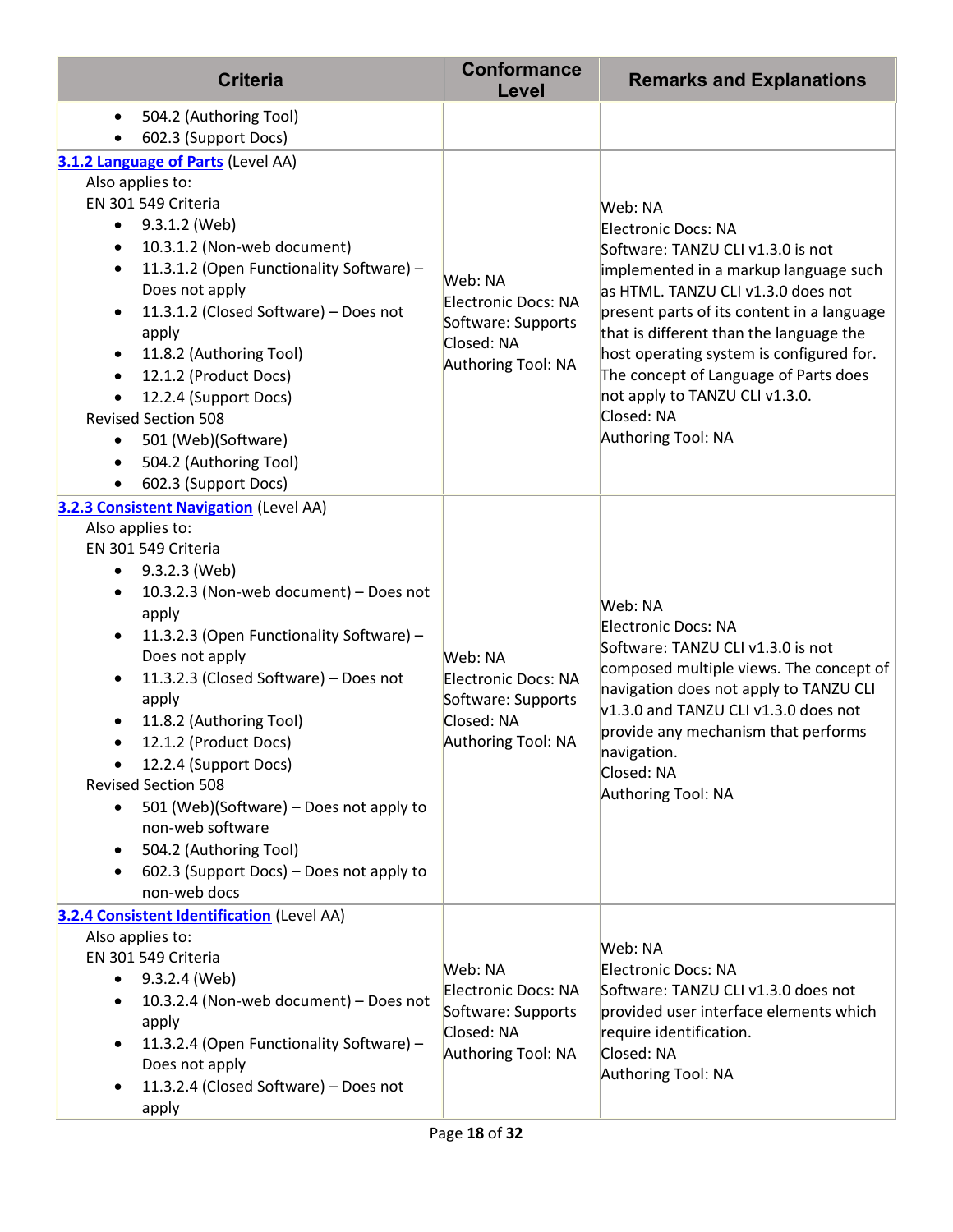| <b>Criteria</b>                                                                                                                                                                                                                                                                                                                                                                                                                                                                                                                        | <b>Conformance</b><br>Level                                                                     | <b>Remarks and Explanations</b>                                                                                                                                                        |
|----------------------------------------------------------------------------------------------------------------------------------------------------------------------------------------------------------------------------------------------------------------------------------------------------------------------------------------------------------------------------------------------------------------------------------------------------------------------------------------------------------------------------------------|-------------------------------------------------------------------------------------------------|----------------------------------------------------------------------------------------------------------------------------------------------------------------------------------------|
| 11.8.2 (Authoring Tool)<br>$\bullet$<br>12.1.2 (Product Docs)<br>$\bullet$<br>12.2.4 (Support Docs)<br><b>Revised Section 508</b><br>501 (Web)(Software) - Does not apply to<br>$\bullet$<br>non-web software<br>504.2 (Authoring Tool)<br>$\bullet$<br>602.3 (Support Docs) - Does not apply to<br>$\bullet$<br>non-web docs                                                                                                                                                                                                          |                                                                                                 |                                                                                                                                                                                        |
| <b>3.3.3 Error Suggestion</b> (Level AA)<br>Also applies to:<br>EN 301 549 Criteria<br>9.3.3.3 (Web)<br>$\bullet$<br>10.3.3.3 (Non-web document)<br>$\bullet$<br>11.3.3.3 (Open Functionality Software)<br>$\bullet$<br>11.3.3.3 (Closed Software)<br>$\bullet$<br>11.8.2 (Authoring Tool)<br>$\bullet$<br>12.1.2 (Product Docs)<br>$\bullet$<br>12.2.4 (Support Docs)<br>$\bullet$<br><b>Revised Section 508</b><br>501 (Web)(Software)<br>$\bullet$<br>504.2 (Authoring Tool)<br>$\bullet$<br>602.3 (Support Docs)<br>$\bullet$      | Web: NA<br>Electronic Docs: NA<br>Software: Supports<br>Closed: NA<br>Authoring Tool: NA        | Web: NA<br>Electronic Docs: NA<br>Software: TANZU CLI v1.3.0 provides error<br>suggestions in the console output.<br>Closed: NA<br>Authoring Tool: NA                                  |
| 3.3.4 Error Prevention (Legal, Financial, Data) (Level<br>AA)<br>Also applies to:<br>EN 301 549 Criteria<br>9.3.3.4 (Web)<br>$\bullet$<br>10.3.3.4 (Non-web document)<br>٠<br>11.3.3.4 (Open Functionality Software)<br>$\bullet$<br>11.3.3.4 (Closed Software)<br>٠<br>11.8.2 (Authoring Tool)<br>$\bullet$<br>12.1.2 (Product Docs)<br>$\bullet$<br>12.2.4 (Support Docs)<br>$\bullet$<br><b>Revised Section 508</b><br>501 (Web)(Software)<br>$\bullet$<br>504.2 (Authoring Tool)<br>$\bullet$<br>602.3 (Support Docs)<br>$\bullet$ | Web: NA<br>Electronic Docs: NA<br>Software: Supports<br>Closed: NA<br>Authoring Tool: NA        | Web: NA<br>Electronic Docs: NA<br>Software: Usage of TANZU CLI v1.3.0 does<br>not cause legal commitments or create<br>financial transactions<br>Closed: NA<br>Authoring Tool: NA      |
| 4.1.3 Status Messages (Level AA 2.1 only)<br>Also applies to:<br>EN 301 549 Criteria<br>9.4.1.3 (Web)<br>$\bullet$<br>10.4.1.3 (Non-web document)<br>$\bullet$<br>11.4.1.3 (Open Functionality Software)<br>$\bullet$<br>11.4.1.3 (Closed Software) - Does not<br>$\bullet$<br>apply                                                                                                                                                                                                                                                   | Web: NA<br><b>Electronic Docs: NA</b><br>Software: Supports<br>Closed: NA<br>Authoring Tool: NA | Web: NA<br>Electronic Docs: NA<br>Software: TANZU CLI v1.3.0 is not<br>implemented with a markup language<br>and does not display status messages.<br>Closed: NA<br>Authoring Tool: NA |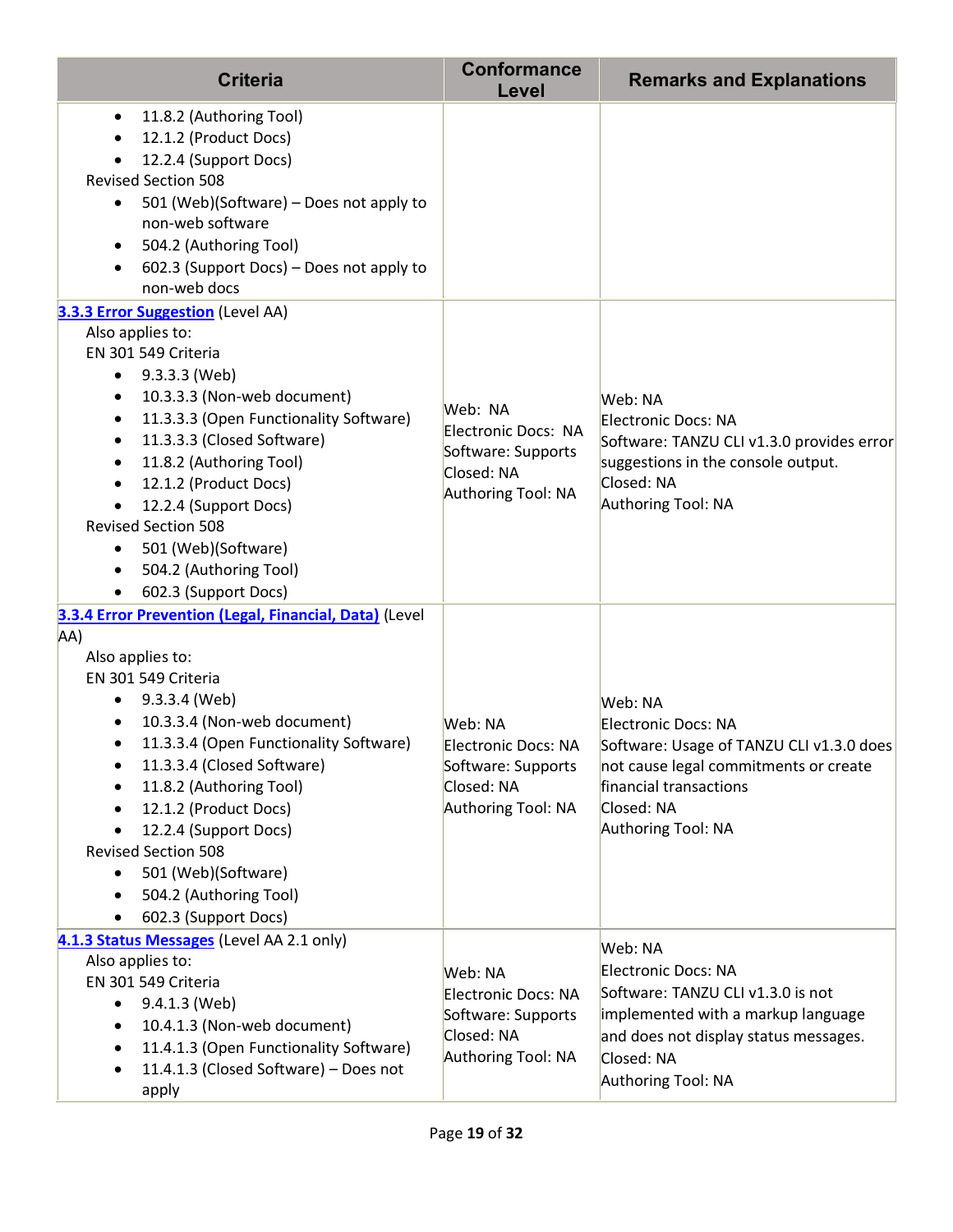| <b>Criteria</b>                      | Conformance<br>Level | <b>Remarks and Explanations</b> |
|--------------------------------------|----------------------|---------------------------------|
| • 11.8.2 (Authoring Tool)            |                      |                                 |
| • 12.1.2 (Product Docs)              |                      |                                 |
| $\bullet$ 12.2.4 (Support Docs)      |                      |                                 |
| Revised Section 508 - Does not apply |                      |                                 |

### **Table 3: Success Criteria, Level AAA**

Notes: AAA Criteria are not evaluated in this report.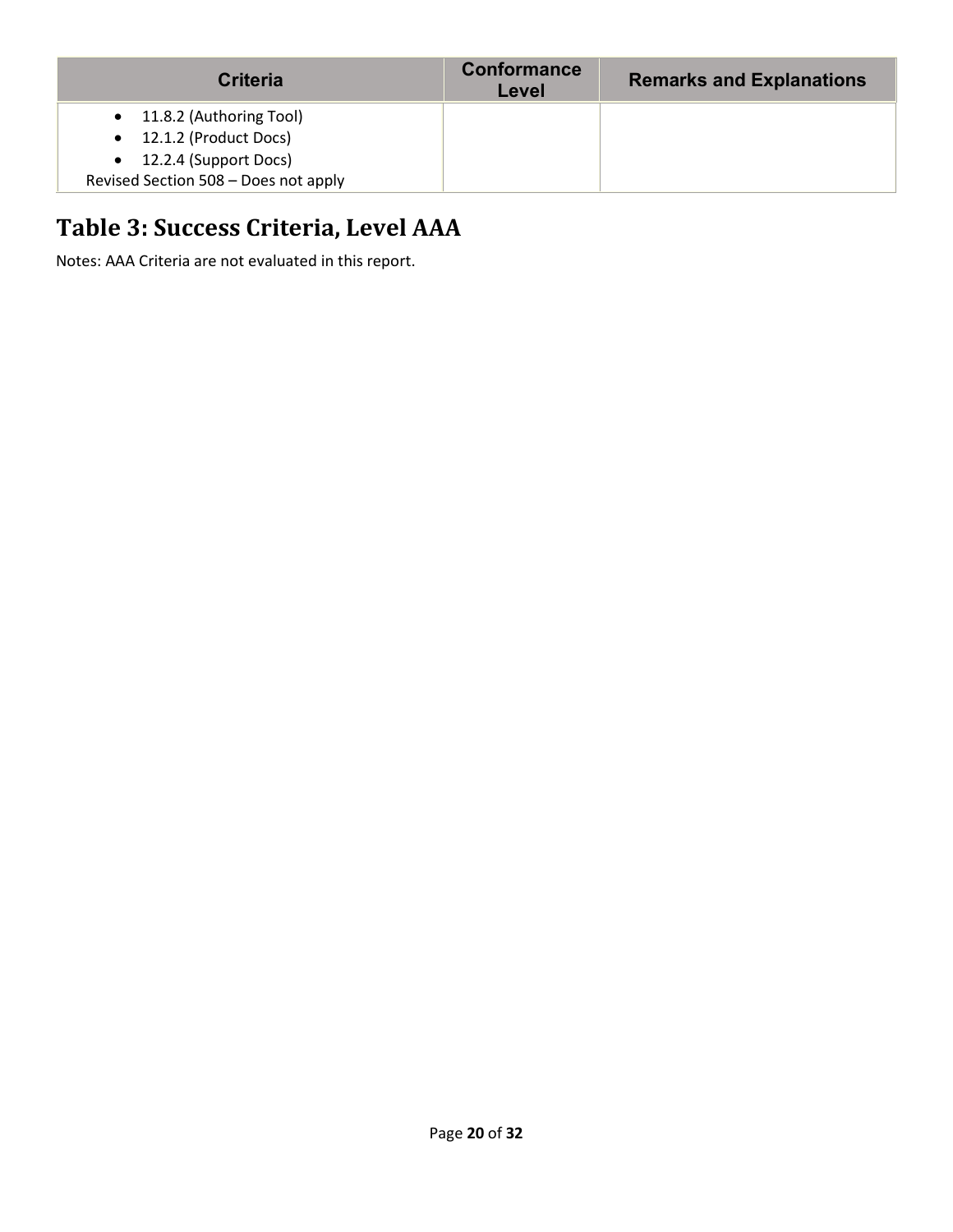### **Revised Section 508 Report**

Notes:

### **Chapter 3: [Functional Performance Criteria](https://www.access-board.gov/guidelines-and-standards/communications-and-it/about-the-ict-refresh/final-rule/text-of-the-standards-and-guidelines#302-functional-performance-criteria) (FPC)**

Notes: NA

| <b>Criteria</b>                                                   | <b>Conformance Level</b> | <b>Remarks and</b><br><b>Explanations</b>                                                                                                                   |
|-------------------------------------------------------------------|--------------------------|-------------------------------------------------------------------------------------------------------------------------------------------------------------|
| 302.1 Without Vision                                              | Supports                 | TANZU CLI v1.3.0 output<br>content can be read using<br>NVDA & VoiceOver Screen<br>Readers.                                                                 |
| 302.2 With Limited Vision                                         | Supports                 | TANZU CLI v1.3.0 output<br>content can be read using<br>NVDA & VoiceOver Screen<br>Readers. It also supports any<br>operating system zoom<br>functionality. |
| 302.3 Without Perception of Color                                 | Supports                 | TANZU CLI v1.3.0 does not use<br>color as the sole method to<br>convey information.                                                                         |
| 302.4 Without Hearing                                             | Supports                 | TANZU CLI v1.3.0 does not use<br>sound to convey information.                                                                                               |
| 302.5 With Limited Hearing                                        | Supports                 | TANZU CLI v1.3.0 does not use<br>sound to convey information.                                                                                               |
| 302.6 Without Speech                                              | Supports                 | TANZU CLI v1.3.0 does require<br>the use of speech.                                                                                                         |
| 302.7 With Limited Manipulation                                   | Supports                 | TANZU CLI v1.3.0 can be used<br>with limited manipulation by<br>using the keyboard instead of a<br>mouse.                                                   |
| 302.8 With Limited Reach and Strength                             | Supports                 | TANZU CLI v1.3.0 can be used<br>with limited reach, strength and<br>manipulation by using the<br>keyboard.                                                  |
| 302.9 With Limited Language, Cognitive, and Learning<br>Abilities | Not Applicable           | TANZU CLI v1.3.0 is not<br>designed for users with limited<br>language, cognitive or learning<br>abilities.                                                 |

#### **Chapter 4: [Hardware](https://www.access-board.gov/guidelines-and-standards/communications-and-it/about-the-ict-refresh/final-rule/text-of-the-standards-and-guidelines#401-general)**

Notes: Not included in report

#### **Chapter 5: [Software](https://www.access-board.gov/guidelines-and-standards/communications-and-it/about-the-ict-refresh/final-rule/text-of-the-standards-and-guidelines#501-general)**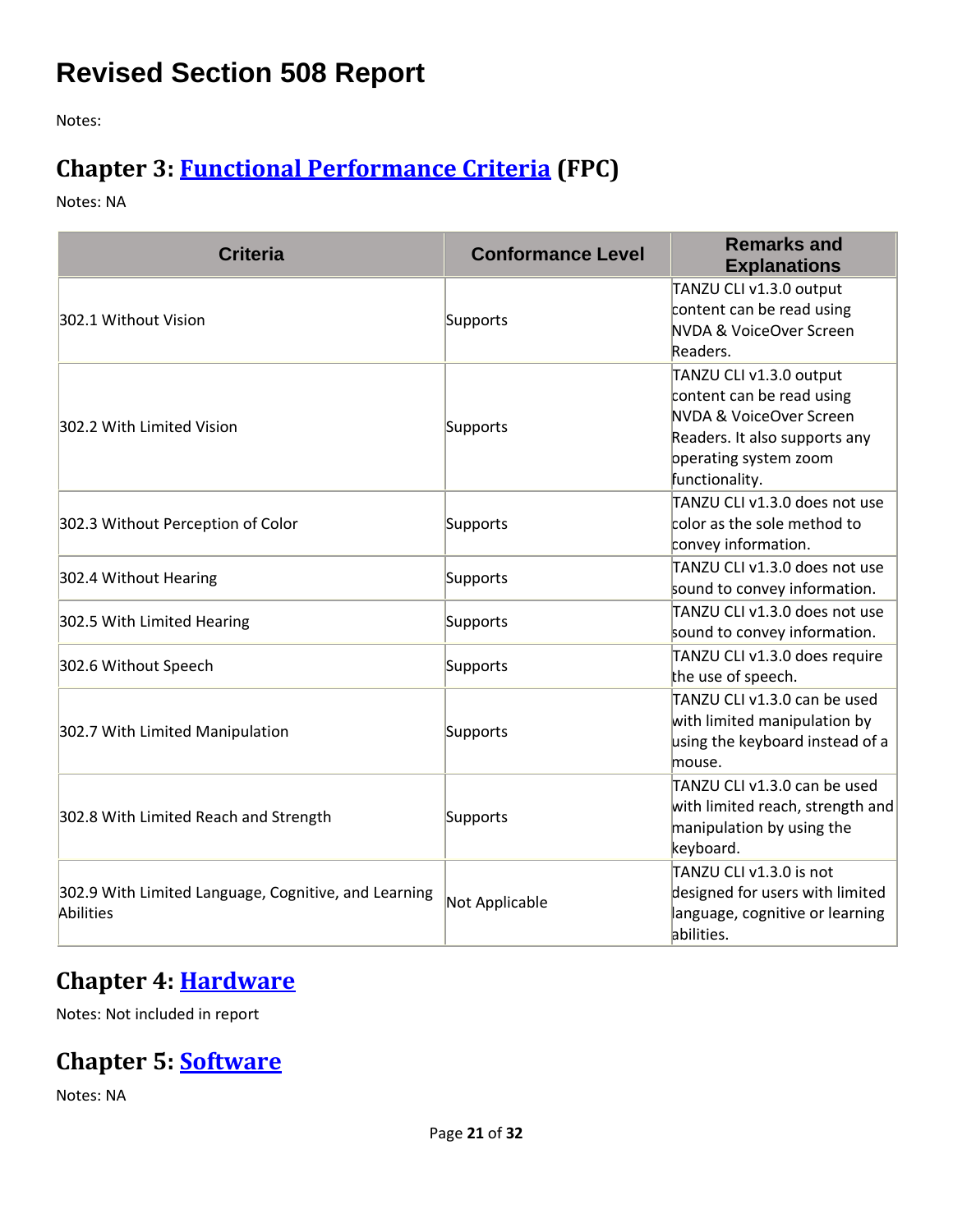| <b>Criteria</b>                                       | <b>Conformance Level</b>                                                                                                                                                                                                                            | <b>Remarks and</b><br><b>Explanations</b>                                                                                                              |
|-------------------------------------------------------|-----------------------------------------------------------------------------------------------------------------------------------------------------------------------------------------------------------------------------------------------------|--------------------------------------------------------------------------------------------------------------------------------------------------------|
| 501.1 Scope - Incorporation of WCAG 2.0 AA            | See WCAG 2.1 section.<br>Refer to<br>Table 1: 1.1.1, 1.2.2, 1.2.3,<br>1.3.1, 1.3.2, 1.4.1, 2.1.1, 2.1.2,<br>2.2.1, 2.4.2, 3.3.1, 3.3.2, 4.1.1,<br>4.1.2.<br>Table 2: 1.2.5, 1.3.5, 1.4.3,<br>1.4.4, 1.4.10, 1.4.11, 1.4.12,<br>2.4.6, 2.4.7, 4.1.3. | See information in WCAG 2.1<br>section                                                                                                                 |
| <b>502 Interoperability with Assistive Technology</b> | Heading cell - no response<br>required                                                                                                                                                                                                              | Heading cell - no response<br>required                                                                                                                 |
| 502.2.1 User Control of Accessibility Features        | Not Applicable                                                                                                                                                                                                                                      | TANZU CLI v1.3.0 does not offer<br>any accessibility features.                                                                                         |
| 502.2.2 No Disruption of Accessibility Features       | Not Applicable                                                                                                                                                                                                                                      | TANZU CLI v1.3.0 does not<br>disrupt any accessibility<br>features provided by the host<br>operating system.                                           |
| <b>502.3 Accessibility Services</b>                   | Heading cell - no response<br>required                                                                                                                                                                                                              | Heading cell - no response<br>required                                                                                                                 |
| 502.3.1 Object Information                            | Not Applicable                                                                                                                                                                                                                                      | TANZU CLI v1.3.0 does not<br>provide a user interface which<br>contains objects to inspect for<br>information.                                         |
| 502.3.2 Modification of Object Information            | Not Applicable                                                                                                                                                                                                                                      | TANZU CLI v1.3.0 does not<br>provide a user interface which<br>contains objects that are<br>modified.                                                  |
| 502.3.3 Row, Column, and Headers                      | Not Applicable                                                                                                                                                                                                                                      | TANZU CLI v1.3.0 is not<br>implemented with a markup<br>language that can specify<br>semantic rows, columns and<br>headers for tabular<br>information. |
| 502.3.4 Values                                        | Not Applicable                                                                                                                                                                                                                                      | TANZU CLI v1.3.0 does not<br>provide user interface<br>components than can set or<br>store values.                                                     |
| 502.3.5 Modification of Values                        | Not Applicable                                                                                                                                                                                                                                      | TANZU CLI v1.3.0 does not<br>provide user interface<br>components than can store<br>data and allow it to be<br>modified.                               |
| 502.3.6 Label Relationships                           | Not Applicable                                                                                                                                                                                                                                      | TANZU CLI v1.3.0 does not<br>present form elements so it<br>does not use labels.                                                                       |
| 502.3.7 Hierarchical Relationships                    | Not Applicable                                                                                                                                                                                                                                      | TANZU CLI v1.3.0 does not<br>present hierarchical data                                                                                                 |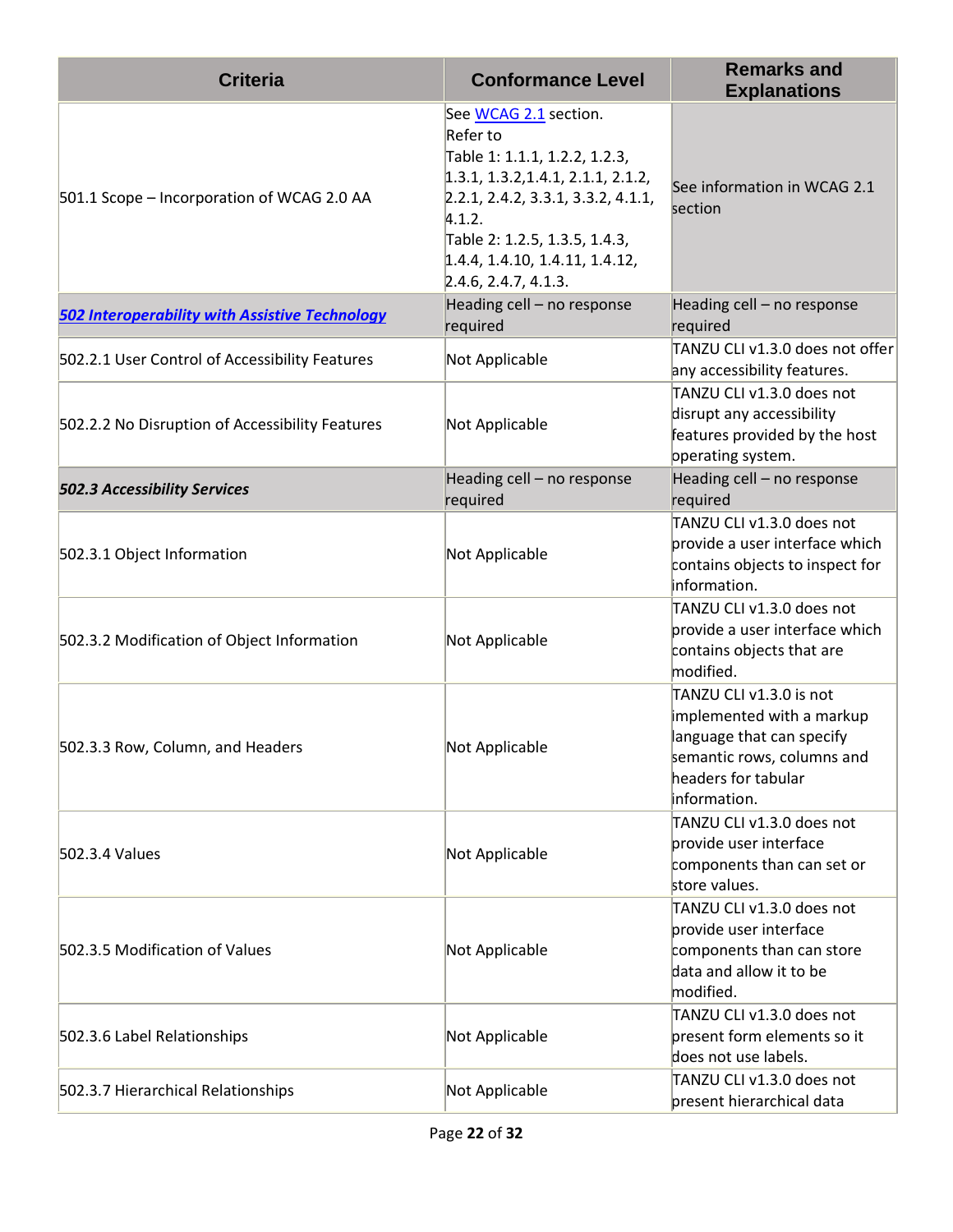| <b>Criteria</b>                                                  | <b>Conformance Level</b>               | <b>Remarks and</b><br><b>Explanations</b>                                                                                                                                                                                   |
|------------------------------------------------------------------|----------------------------------------|-----------------------------------------------------------------------------------------------------------------------------------------------------------------------------------------------------------------------------|
| 502.3.8 Text                                                     | Supports                               | TANZU CLI v1.3.0 output<br>content can be read using<br>NVDA & VoiceOver Screen<br>Readers.                                                                                                                                 |
| 502.3.9 Modification of Text                                     | Not Applicable                         | TANZU CLI v1.3.0 outputs text<br>to<br>STDOUT but does not support<br>modification of text.                                                                                                                                 |
| 502.3.10 List of Actions                                         | Supports                               | TANZU CLI v1.3.0 provides a list<br>of actions with the Tanzu 'help'<br>command.                                                                                                                                            |
| 502.3.11 Actions on Objects                                      | Not Applicable                         | TANZU CLI v1.3.0 does not<br>provide a user interface of<br>objects that can be acted upon<br>by the user.                                                                                                                  |
| 502.3.12 Focus Cursor                                            | Not Applicable                         | TANZU CLI v1.3.0 does not<br>provide its own focus cursor<br>and does not interfere with the<br>host operating system's focus<br>cursor.                                                                                    |
| 502.3.13 Modification of Focus Cursor                            | Not Applicable                         | TANZU CLI v1.3.0 does not<br>provide its own focus cursor<br>and does not interfere with the<br>host operating system's focus<br>cursor nor does it allow for<br>modification of the operating<br>system's focus indicator. |
| 502.3.14 Event Notification                                      | Not Applicable                         | TANZU CLI v1.3.0 is not an<br>event driven application.                                                                                                                                                                     |
| 502.4 Platform Accessibility Features                            | Not Applicable                         | TANZU CLI v1.3.0 does not<br>interfere with platform<br>accessibility features.                                                                                                                                             |
| <b>503 Applications</b>                                          | Heading cell - no response<br>required | Heading cell - no response<br>required                                                                                                                                                                                      |
| 503.2 User Preferences                                           | Not Applicable                         | TANZU CLI v1.3.0 does not<br>interfere with user preferences.                                                                                                                                                               |
| 503.3 Alternative User Interfaces                                | Not Applicable                         | TANZU CLI v1.3.0 does not<br>interfere with alternative user<br>preferences.                                                                                                                                                |
| 503.4 User Controls for Captions and Audio<br><b>Description</b> | Heading cell - no response<br>required | Heading cell - no response<br>required                                                                                                                                                                                      |
| 503.4.1 Caption Controls                                         | Not Applicable                         | TANZU CLI v1.3.0 does not<br>present multimedia content.                                                                                                                                                                    |
| 503.4.2 Audio Description Controls                               | Not Applicable                         | TANZU CLI v1.3.0 does not<br>present multimedia content.                                                                                                                                                                    |
| <b>504 Authoring Tools</b>                                       | Heading cell - no response<br>required | Heading cell - no response<br>required                                                                                                                                                                                      |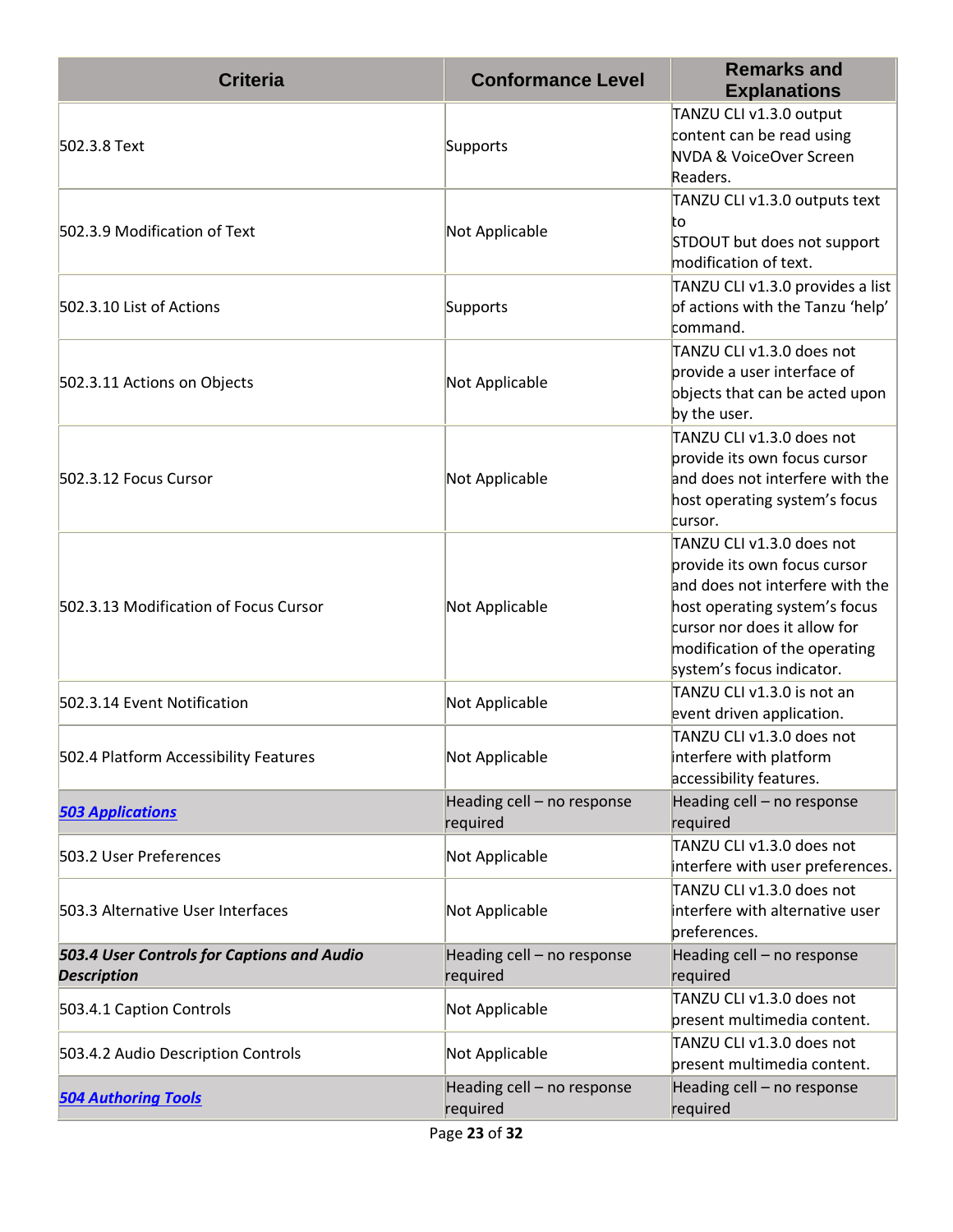| <b>Criteria</b>                                                                               | <b>Conformance Level</b> | <b>Remarks and</b><br><b>Explanations</b>                                     |
|-----------------------------------------------------------------------------------------------|--------------------------|-------------------------------------------------------------------------------|
| 504.2 Content Creation or Editing (if not authoring<br>tool, enter "not applicable")          | See WCAG 2.x section     | See information in WCAG 2.x<br>section.                                       |
| 504.2.1 Preservation of Information Provided for<br><b>Accessibility in Format Conversion</b> | Not Applicable           | TANZU CLI v1.3.0 does not<br>convert content from one<br>format to another.   |
| 504.2.2 PDF Export                                                                            | Not Applicable           | TANZU CLI v1.3.0 does not<br>export PDF content.                              |
| 504.3 Prompts                                                                                 | Not Applicable           | TANZU CLI v1.3.0 does not<br>prompt the user to create<br>accessible content. |
| 504.4 Templates                                                                               | Not Applicable           | TANZU CLI v1.3.0 does not use<br>templates.                                   |

#### **Chapter 6: [Support Documentation and Services](https://www.access-board.gov/guidelines-and-standards/communications-and-it/about-the-ict-refresh/final-rule/text-of-the-standards-and-guidelines#601-general)**

Notes: Not included in report.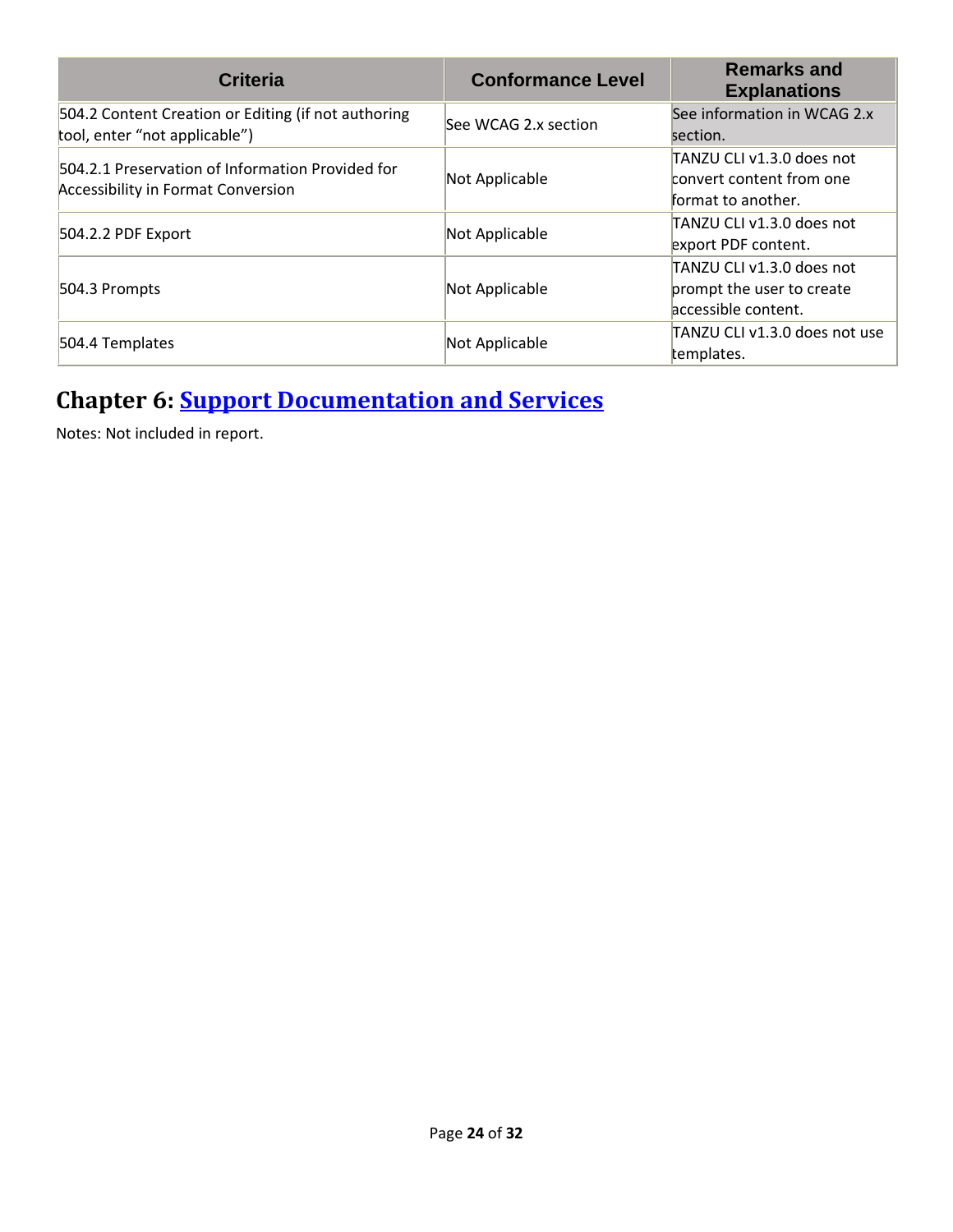### **EN 301 549 Report**

Notes: NA

#### **Chapter 4: [Functional Performance Statements](https://www.etsi.org/deliver/etsi_en/301500_301599/301549/03.01.01_60/en_301549v030101p.pdf#%5B%7B%22num%22%3A38%2C%22gen%22%3A0%7D%2C%7B%22name%22%3A%22XYZ%22%7D%2C54%2C747%2C0%5D) (FPS)**

Notes: NA

| <b>Criteria</b>                                              | <b>Conformance Level</b> | <b>Remarks and</b><br><b>Explanations</b> |
|--------------------------------------------------------------|--------------------------|-------------------------------------------|
|                                                              |                          | TANZU CLI v1.3.0 output                   |
| 4.2.1 Usage without vision                                   | Supports                 | content can be read using NVDA            |
|                                                              |                          | & VoiceOver Screen Readers.               |
|                                                              |                          | TANZU CLI v1.3.0 output                   |
|                                                              |                          | content can be read using NVDA            |
| 4.2.2 Usage with limited vision                              | Supports                 | & VoiceOver Screen Readers. It            |
|                                                              |                          | also supports any operating               |
|                                                              |                          | system zoom functionality.                |
|                                                              |                          | TANZU CLI v1.3.0 does not use             |
| 4.2.3 Usage without perception of colour                     | Supports                 | color as the sole method to               |
|                                                              |                          | convey information.                       |
|                                                              |                          | TANZU CLI v1.3.0 does not use             |
| 4.2.4 Usage without hearing                                  | Supports                 | sound to convey information.              |
|                                                              |                          | TANZU CLI v1.3.0 does not use             |
| 4.2.5 Usage with limited hearing                             | Supports                 | sound to convey information.              |
|                                                              | Supports                 | TANZU CLI v1.3.0 does not use             |
| 4.2.6 Usage with no or limited vocal capability              |                          | sound to convey information.              |
|                                                              |                          | TANZU CLI v1.3.0 can be used              |
|                                                              |                          | with limited strength or                  |
| 4.2.7 Usage with limited manipulation or strength            | Supports                 | manipulation by using the                 |
|                                                              |                          | keyboard.                                 |
|                                                              |                          | TANZU CLI v1.3.0 can be used              |
| 4.2.8 Usage with limited reach                               | Supports                 | with limited reach by using the           |
|                                                              |                          | keyboard.                                 |
|                                                              |                          | TANZU CLI v1.3.0 does not use             |
| 4.2.9 Minimize photosensitive seizure triggers               | Supports                 | photosensitive content                    |
|                                                              |                          | TANZU CLI v1.3.0 is not                   |
| 4.2.10 Usage with limited cognition, language or<br>learning |                          | designed for users with limited           |
|                                                              | Not Applicable           | language, cognitive or learning           |
|                                                              |                          | abilities.                                |
|                                                              |                          | TANZU CLI v1.3.0 expose user's            |
| $4.2.11$ Privacy                                             | Supports                 | personal information                      |

### **Chapter [5: Generic Requirements](https://www.etsi.org/deliver/etsi_en/301500_301599/301549/03.01.01_60/en_301549v030101p.pdf#%5B%7B%22num%22%3A45%2C%22gen%22%3A0%7D%2C%7B%22name%22%3A%22XYZ%22%7D%2C54%2C747%2C0%5D)**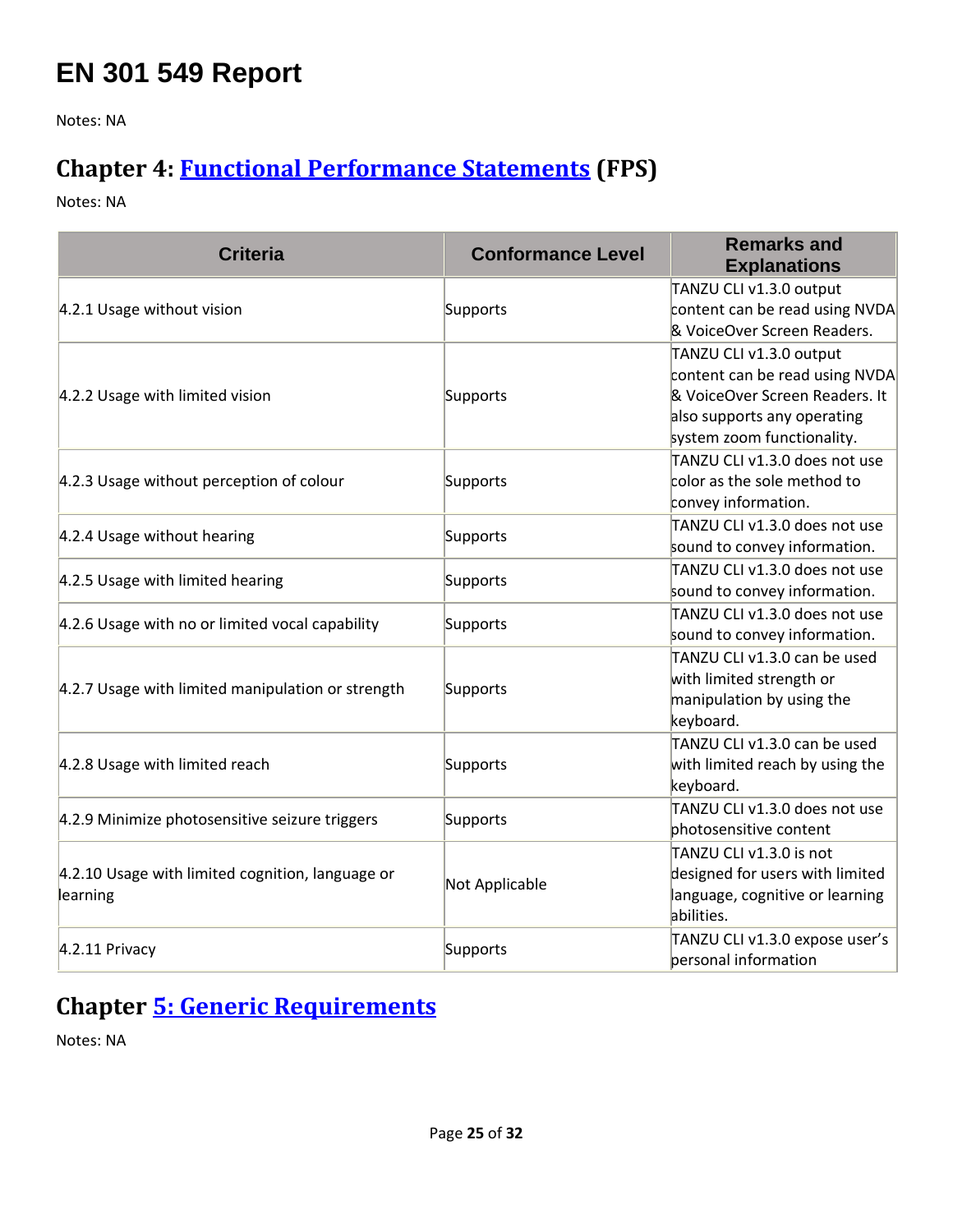| <b>Criteria</b>                                   | <b>Conformance Level</b>               | <b>Remarks and</b><br><b>Explanations</b>                                                                                   |
|---------------------------------------------------|----------------------------------------|-----------------------------------------------------------------------------------------------------------------------------|
| <b>5.1 Closed functionality</b>                   | Heading cell - no response<br>required | Heading cell - no response<br>required                                                                                      |
| 5.1.2 General                                     | Heading cell - no response<br>required | Heading cell - no response<br>required                                                                                      |
| 5.1.2.1 Closed functionality                      | See 5.2 through 13                     | See information in 5.2 through<br>13                                                                                        |
| 5.1.2.2 Assistive technology                      | See 5.1.3 through 5.1.6                | See information in 5.1.3<br>through 5.1.6                                                                                   |
| 5.1.3 Non-visual access                           | Heading cell - no response<br>required | Heading cell - no response<br>required                                                                                      |
| 5.1.3.1 Audio output of visual information        | Not Applicable                         | TANZU CLI v1.3.0 does not<br>output audio content of any<br>kind.                                                           |
| 5.1.3.2 Auditory output delivery including speech | Not Applicable                         | TANZU CLI v1.3.0 does not<br>output audio content of any<br>kind.                                                           |
| 5.1.3.3 Auditory output correlation               | Not Applicable                         | TANZU CLI v1.3.0 does not<br>output audio content of any<br>kind.                                                           |
| 5.1.3.4 Speech output user control                | Not Applicable                         | TANZU CLI v1.3.0 does not<br>output audio content of any<br>kind.                                                           |
| 5.1.3.5 Speech output automatic interruption      | Not Applicable                         | TANZU CLI v1.3.0 does not<br>output audio content of any<br>kind.                                                           |
| 5.1.3.6 Speech output for non-text content        | Not Applicable                         | TANZU CLI v1.3.0 does not<br>provide any non-text content.                                                                  |
| 5.1.3.7 Speech output for video information       | Not Applicable                         | TANZU CLI v1.3.0 does not<br>provide and video information<br>and does not generate speech<br>output for video information. |
| 5.1.3.8 Masked entry                              | Not Applicable                         | TANZU CLI v1.3.0 does not<br>provide masked entry<br>capability.                                                            |
| 5.1.3.9 Private access to personal data           | Not Applicable                         | TANZU CLI v1.3.0 does not use<br>personal data.                                                                             |
| 5.1.3.10 Non-interfering audio output             | Not Applicable                         | TANZU CLI v1.3.0 does not<br>interfere with the host<br>operating system's audio<br>output functionality.                   |
| 5.1.3.11 Private listening volume                 | Not Applicable                         | TANZU CLI v1.3.0 does not<br>provide auditory content or a<br>private listening feature.                                    |
| 5.1.3.12 Speaker volume                           | Not Applicable                         | TANZU CLI v1.3.0 does not<br>control the host operating<br>system's speaker volume.                                         |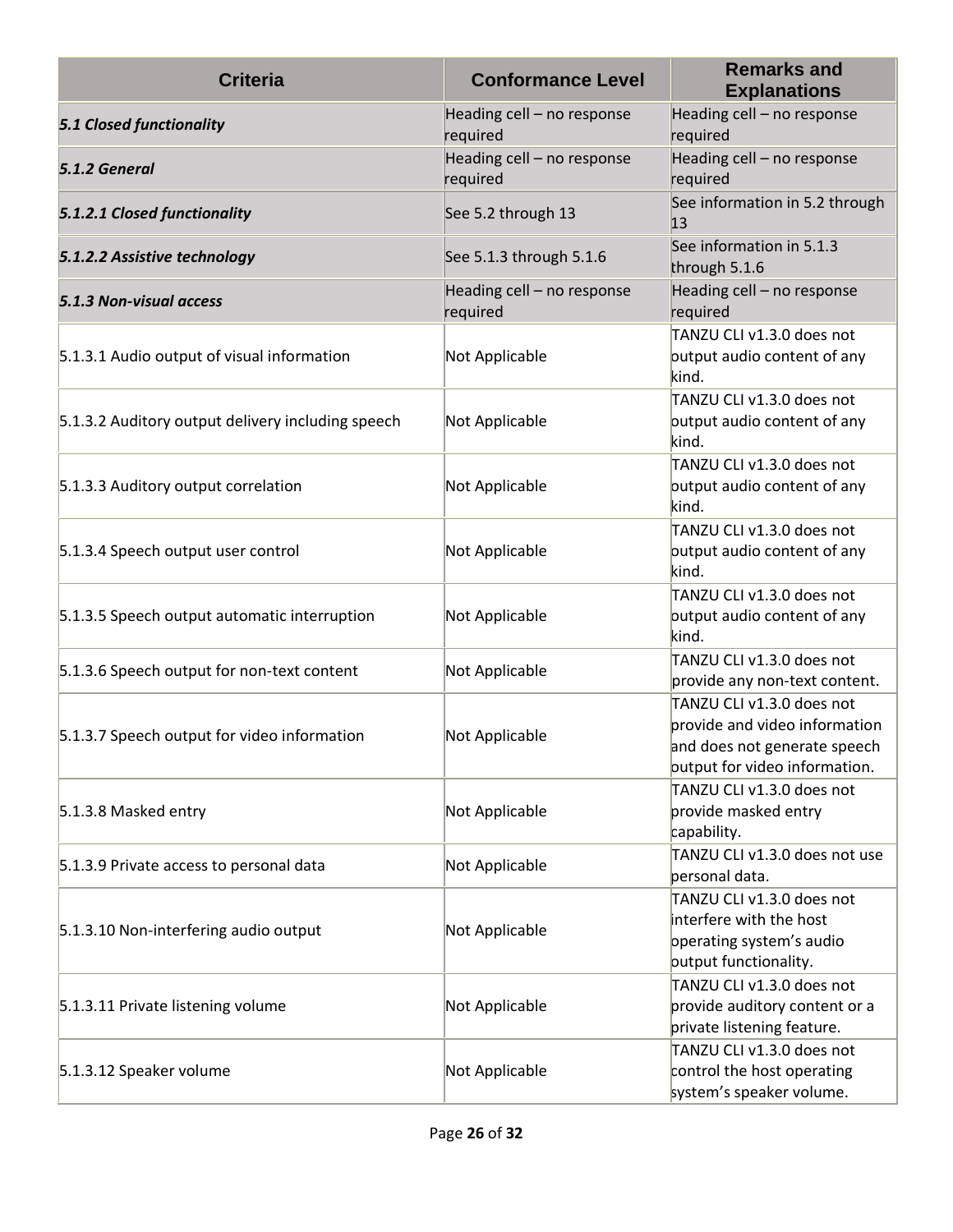| <b>Criteria</b>                                                    | <b>Conformance Level</b>               | <b>Remarks and</b><br><b>Explanations</b>                                                                                               |
|--------------------------------------------------------------------|----------------------------------------|-----------------------------------------------------------------------------------------------------------------------------------------|
| 5.1.3.13 Volume reset                                              | Not Applicable                         | TANZU CLI v1.3.0 cannot reset<br>the host operating system's<br>speaker volume.                                                         |
| 5.1.3.14 Spoken languages                                          | Not Applicable                         | TANZU CLI v1.3.0 does not<br>provide speech output.                                                                                     |
| 5.1.3.15 Non-visual error identification                           | Not Applicable                         | TANZU CLI v1.3.0 displays all<br>errors visually in the console.                                                                        |
| 5.1.3.16 Receipts, tickets, and transactional outputs              | Not Applicable                         | TANZU CLI v1.3.0 does not<br>generate transactional outputs                                                                             |
| 5.1.4 Functionality closed to text enlargement                     | Not Applicable                         | TANZU CLI v1.3.0 supports host<br>operating system zoom<br>features.                                                                    |
| 5.1.5 Visual output for auditory information                       | Not Applicable                         | TANZU CLI v1.3.0 does not<br>provide auditory information.                                                                              |
| 5.1.6 Operation without keyboard interface                         | Heading cell - no response<br>required | Heading cell - no response<br>required                                                                                                  |
| 5.1.6.1 Closed functionality                                       | See 5.1.3.1 through 5.1.3.16           | See information in 5.1.3.1<br>through 5.1.3.16                                                                                          |
| 5.1.6.2 Input focus                                                | Not Applicable                         | TANZU CLI v1.3.0 is not closed<br>to keyboard usage but lacks<br>user interface elements to apply<br>a focus state to.                  |
| 5.1.7 Access without speech                                        | Not Applicable                         | TANZU CLI v1.3.0 does not<br>require the use of speech.                                                                                 |
| 5.2 Activation of accessibility features                           | Not Applicable                         | TANZU CLI v1.3.0 does not have<br>documented accessibility<br>features that require activation.                                         |
| 5.3 Biometrics                                                     | Not Applicable                         | TANZU CLI v1.3.0 does not user<br>biometrics.                                                                                           |
| 5.4 Preservation of accessibility information during<br>conversion | Not Applicable                         | TANZU CLI v1.3.0 does not<br>convert content from one<br>format to another.                                                             |
| 5.5 Operable parts                                                 | Heading cell - no response<br>required | Heading cell - no response<br>required                                                                                                  |
| 5.5.1 Means of operation                                           | Not Applicable                         | TANZU CLI v1.3.0 does not<br>require grasping, pinching, or<br>twisting of the wrist to operate                                         |
| 5.5.2 Operable parts discernibility                                | Not Applicable                         | TANZU CLI v1.3.0 does not offer<br>a user interface, therefore it<br>does not have operable parts.                                      |
| 5.6 Locking or toggle controls                                     | Heading cell - no response<br>required | Heading cell - no response<br>required                                                                                                  |
| 5.6.1 Tactile or auditory status                                   | Not Applicable                         | TANZU CLI v1.3.0 does not have<br>any locking or toggle controls to<br>for the user to determine the<br>status of using touch or sound. |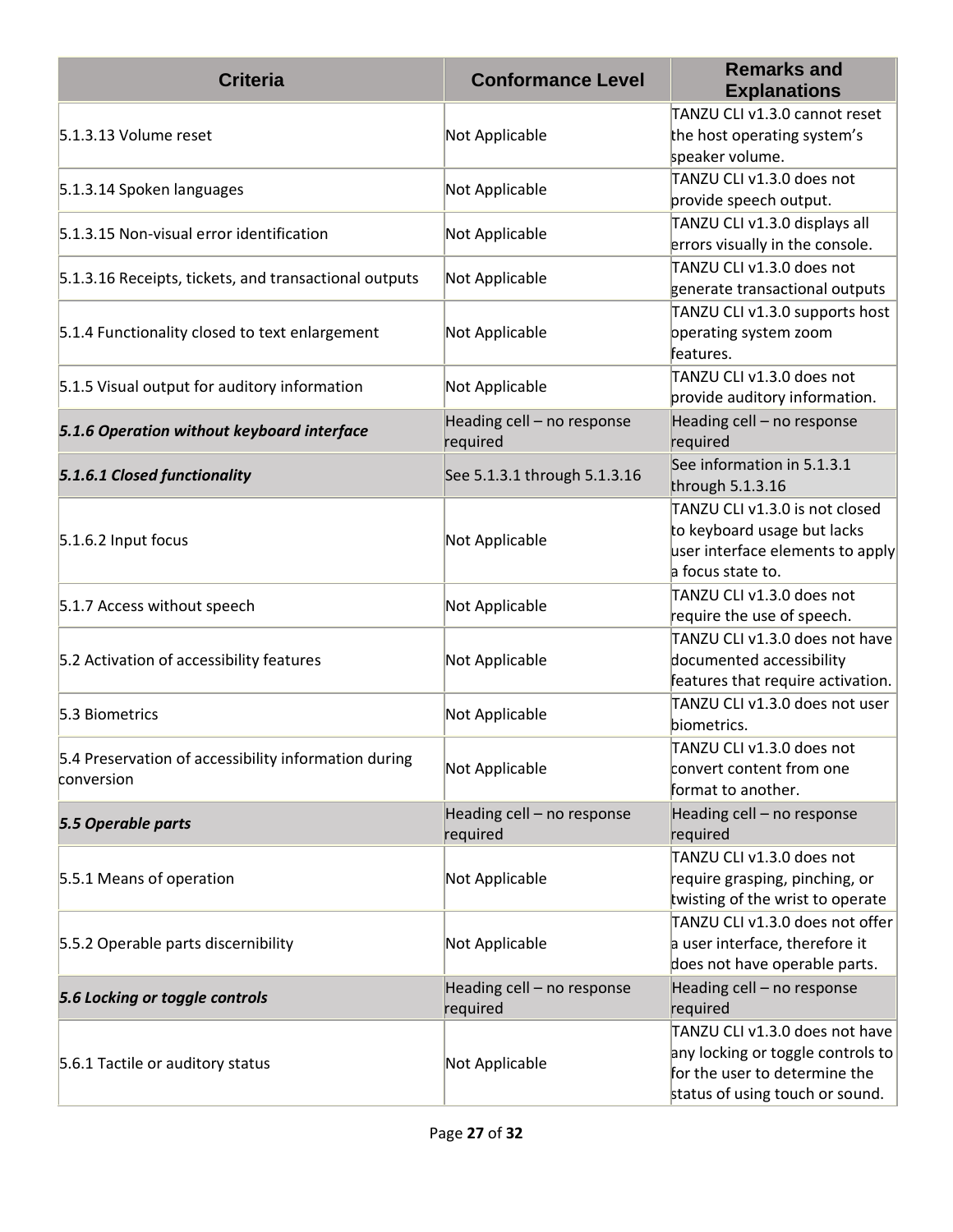| <b>Criteria</b>                  | <b>Conformance Level</b> | <b>Remarks and</b><br><b>Explanations</b>                                                                                                                                        |
|----------------------------------|--------------------------|----------------------------------------------------------------------------------------------------------------------------------------------------------------------------------|
| 5.6.2 Visual status              | Not Applicable           | TANZU CLI v1.3.0 does not have<br>any locking or toggle controls,<br>therefore it does not have any<br>locking or toggle controls that<br>do not convey their state<br>visually. |
| 5.7 Key repeat                   | Not Applicable           | TANZU CLI v1.3.0 does not offer<br>key repeat functionality.                                                                                                                     |
| 5.8 Double-strike key acceptance | Not Applicable           | TANZU CLI v1.3.0 does not<br>provide keyboard or keypad or<br>cause any delay after<br>keystrokes during which<br>additional keystrokes are not<br>accepted.                     |
| 5.9 Simultaneous user actions    | Not Applicable           | TANZU CLI v1.3.0 does not<br>require simultaneous user<br>actions.                                                                                                               |

### **Chapter [6: ICT with Two-Way Voice Communication](https://www.etsi.org/deliver/etsi_en/301500_301599/301549/03.01.01_60/en_301549v030101p.pdf#%5B%7B%22num%22%3A60%2C%22gen%22%3A0%7D%2C%7B%22name%22%3A%22XYZ%22%7D%2C54%2C747%2C0%5D)**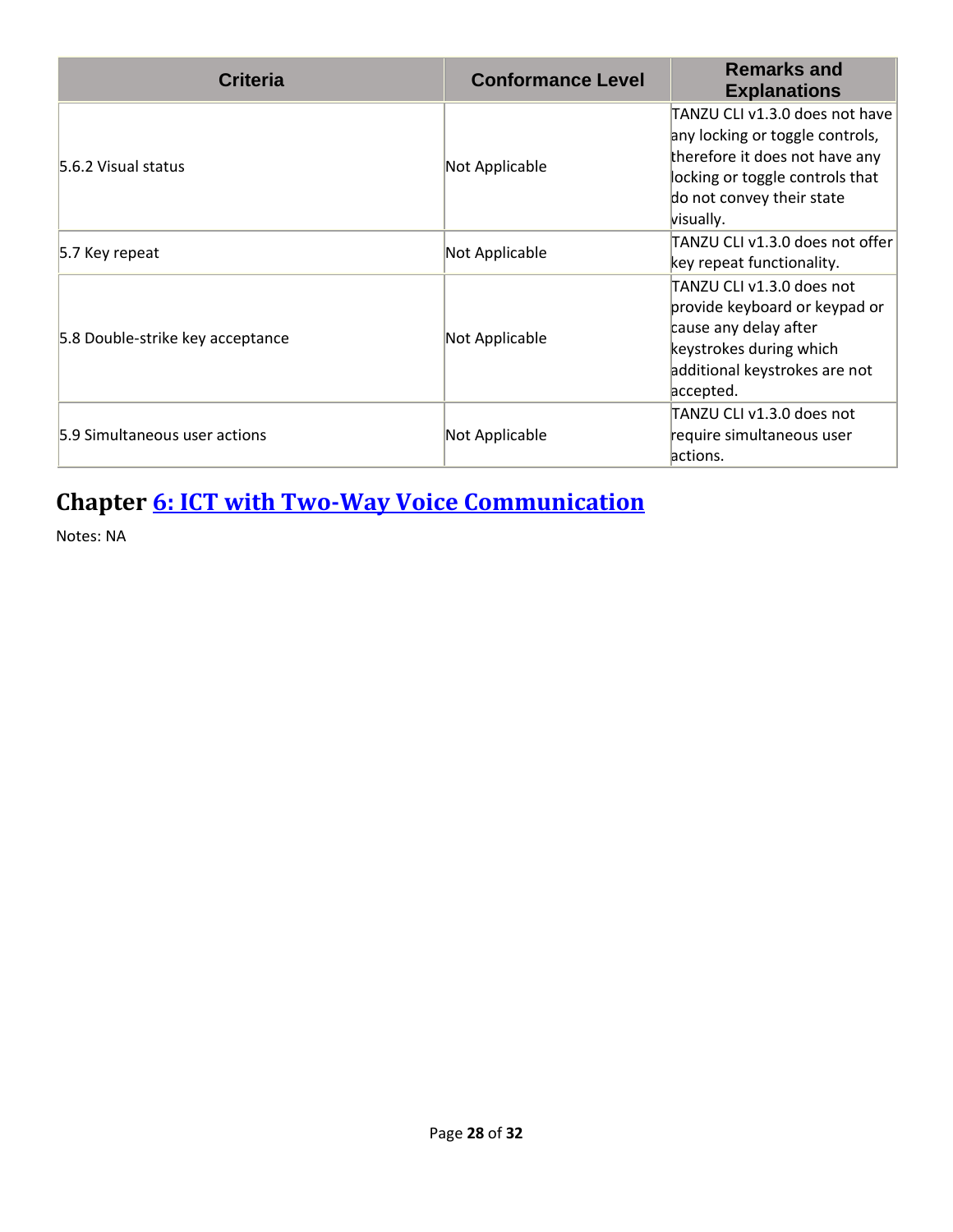#### **Chapter [7: ICT with Video Capabilities](https://www.etsi.org/deliver/etsi_en/301500_301599/301549/03.01.01_60/en_301549v030101p.pdf#%5B%7B%22num%22%3A70%2C%22gen%22%3A0%7D%2C%7B%22name%22%3A%22XYZ%22%7D%2C54%2C747%2C0%5D)**

Notes: Not included in report

#### **Chapter [8: Hardware](https://www.etsi.org/deliver/etsi_en/301500_301599/301549/03.01.01_60/en_301549v030101p.pdf#%5B%7B%22num%22%3A74%2C%22gen%22%3A0%7D%2C%7B%22name%22%3A%22XYZ%22%7D%2C54%2C747%2C0%5D)**

Notes: Not included in report

#### **Chapter [9: Web](https://www.etsi.org/deliver/etsi_en/301500_301599/301549/03.01.01_60/en_301549v030101p.pdf#%5B%7B%22num%22%3A113%2C%22gen%22%3A0%7D%2C%7B%22name%22%3A%22XYZ%22%7D%2C54%2C747%2C0%5D)** *(see [WCAG 2.1](#page-2-0) section)*

Notes: NA

#### **Chapter [10: Non-Web Software](https://www.etsi.org/deliver/etsi_en/301500_301599/301549/03.01.01_60/en_301549v030101p.pdf#%5B%7B%22num%22%3A127%2C%22gen%22%3A0%7D%2C%7B%22name%22%3A%22XYZ%22%7D%2C54%2C747%2C0%5D)**

Notes: NA

#### **Chapter [11: Software](https://www.etsi.org/deliver/etsi_en/301500_301599/301549/03.01.01_60/en_301549v030101p.pdf#%5B%7B%22num%22%3A149%2C%22gen%22%3A0%7D%2C%7B%22name%22%3A%22XYZ%22%7D%2C54%2C747%2C0%5D)**

| <b>Criteria</b>                                                                                | <b>Conformance Level</b>                                                                                                                                                                                                                            | <b>Remarks and</b><br><b>Explanations</b>                                                   |
|------------------------------------------------------------------------------------------------|-----------------------------------------------------------------------------------------------------------------------------------------------------------------------------------------------------------------------------------------------------|---------------------------------------------------------------------------------------------|
| 11.0 General (informative)                                                                     | Heading cell - no response<br>required                                                                                                                                                                                                              | Heading cell - no response<br>required                                                      |
| 11.1.1.1 through 11.4.1.3                                                                      | See WCAG 2.1 section.<br>Refer to<br>Table 1: 1.1.1, 1.2.2, 1.2.3,<br>1.3.1, 1.3.2, 1.4.1, 2.1.1, 2.1.2,<br>2.2.1, 2.4.2, 3.3.1, 3.3.2, 4.1.1,<br>4.1.2.<br>Table 2: 1.2.5, 1.3.5, 1.4.3,<br>1.4.4, 1.4.10, 1.4.11, 1.4.12,<br>2.4.6, 2.4.7, 4.1.3. | See information in WCAG 2.1<br>section                                                      |
| 11.5 Interoperability with assistive technology                                                | Heading cell - no response<br>required                                                                                                                                                                                                              | Heading cell - no response<br>required                                                      |
| 11.5.1 Closed functionality                                                                    | Heading cell - no response<br>required                                                                                                                                                                                                              | Heading cell - no response<br>required                                                      |
| 11.5.2 Accessibility services                                                                  | Heading cell - no response<br>required                                                                                                                                                                                                              | Heading cell - no response<br>required                                                      |
| 11.5.2.1 Platform accessibility service support for<br>software that provides a user interface | See 11.5.2.5 through 11.5.2.17                                                                                                                                                                                                                      | See information in 11.5.2.5<br>through 11.5.2.17                                            |
| 11.5.2.2 Platform accessibility service support for<br>assistive technologies                  | See 11.5.2.5 through 11.5.2.17                                                                                                                                                                                                                      | See information in 11.5.2.5<br>through 11.5.2.17                                            |
| 11.5.2.3 Use of accessibility services                                                         | Supports                                                                                                                                                                                                                                            | TANZU CLI v1.3.0 supports the<br>use of the host operating<br>system's accessibility API.   |
| 11.5.2.4 Assistive technology                                                                  | Supports                                                                                                                                                                                                                                            | TANZU CLI v1.3.0 output<br>content can be read using<br>NVDA & VoiceOver Screen<br>Readers. |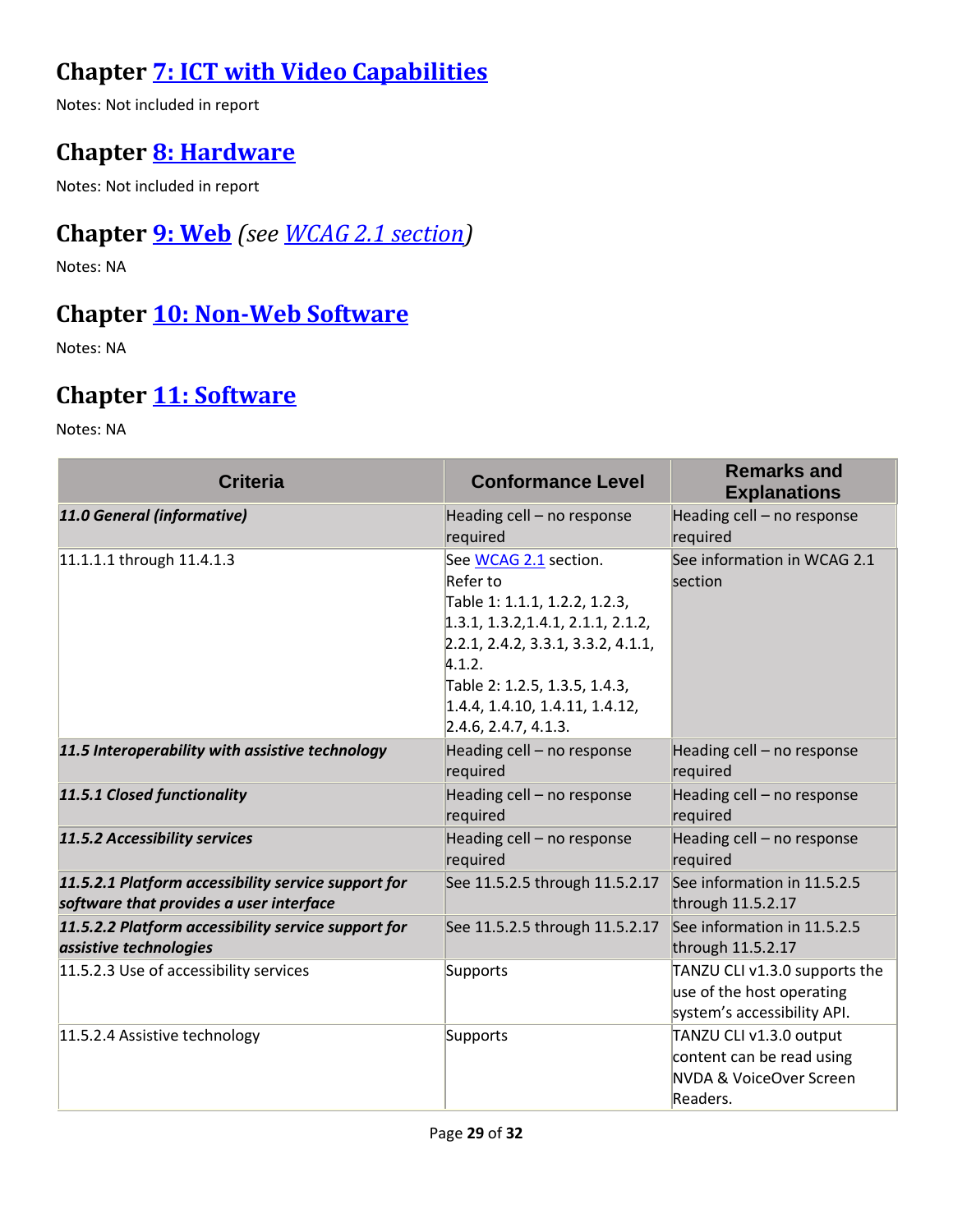| <b>Criteria</b>                                             | <b>Conformance Level</b> | <b>Remarks and</b><br><b>Explanations</b>                                                                                                                                                                                                         |
|-------------------------------------------------------------|--------------------------|---------------------------------------------------------------------------------------------------------------------------------------------------------------------------------------------------------------------------------------------------|
| 11.5.2.5 Object information                                 | Not Applicable           | TANZU CLI v1.3.0 does not<br>provide a user interface of<br>objects.                                                                                                                                                                              |
| 11.5.2.6 Row, column, and headers                           | Not Applicable           | TANZU CLI v1.3.0 is not<br>implemented with a markup<br>language that can specify<br>semantic rows, columns and<br>headers for tabular<br>information.                                                                                            |
| 11.5.2.7 Values                                             | Not Applicable           | TANZU CLI v1.3.0 does not<br>provide user interface<br>components than can set or<br>store values.                                                                                                                                                |
| 11.5.2.8 Label relationships                                | Not Applicable           | TANZU CLI v1.3.0 does not<br>present form elements so it<br>does not use labels.                                                                                                                                                                  |
| 11.5.2.9 Parent-child relationships                         | Not Applicable           | TANZU CLI v1.3.0 does not<br>present content using parent-<br>child relationships.                                                                                                                                                                |
| 11.5.2.10 Text                                              | Supports                 | TANZU CLI v1.3.0 output<br>content can be read using<br>NVDA & VoiceOver Screen<br>Readers.                                                                                                                                                       |
| 11.5.2.11 List of available actions                         | Supports                 | TANZU CLI v1.3.0 provides a list<br>of actions with the Tanzu 'help'<br>command                                                                                                                                                                   |
| 11.5.2.12 Execution of available actions                    | Supports                 | TANZU CLI v1.3.0 provides a list<br>of actions with the Tanzu 'help'<br>command. All actions can be<br>invoked with the appropriate<br>command.                                                                                                   |
| 11.5.2.13 Tracking of focus and selection attributes        | Not Applicable           | TANZU CLI v1.3.0 does not<br>provide its own focus cursor<br>and does not interfere with the<br>host operating system's focus<br>cursor.                                                                                                          |
| 11.5.2.14 Modification of focus and selection<br>attributes | Not Applicable           | TANZU CLI v1.3.0 does not<br>provide a user interface.<br>Consequently, it does not need<br>allow assistive technologies to<br>programmatically modify focus,<br>text insertion point, and<br>selection attributes of user<br>interface elements. |
| 11.5.2.15 Change notification                               | Not Applicable           | TANZU CLI v1.3.0 does not<br>provide a user interface.<br>Consequently, it does need to                                                                                                                                                           |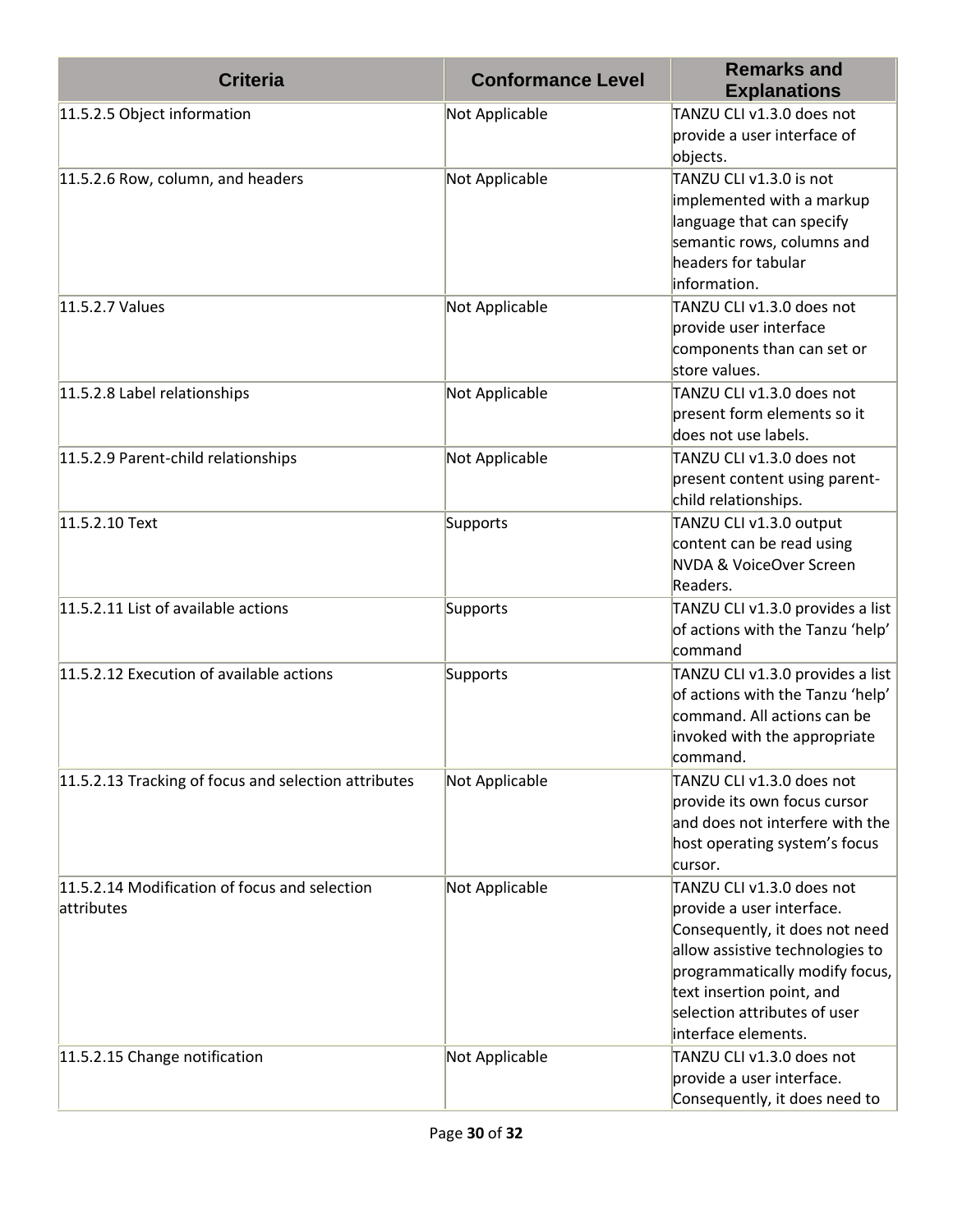| <b>Criteria</b>                                                        | <b>Conformance Level</b>               | <b>Remarks and</b><br><b>Explanations</b>                                                                                              |
|------------------------------------------------------------------------|----------------------------------------|----------------------------------------------------------------------------------------------------------------------------------------|
|                                                                        |                                        | notify assistive technologies of<br>any changes to the user<br>interface.                                                              |
| 11.5.2.16 Modifications of states and properties                       | Not Applicable                         | TANZU CLI v1.3.0 does not<br>provide a user interface. There<br>are no components with states<br>and properties to modify.             |
| 11.5.2.17 Modifications of values and text                             | Not Applicable                         | TANZU CLI v1.3.0 does not<br>provide a user interface or any<br>mechanism to change values or<br>text of content printed to<br>STDOUT. |
| 11.6 Documented accessibility usage                                    | Heading cell - no response<br>required | Heading cell - no response<br>required                                                                                                 |
| 11.6.1 User control of accessibility features                          | Not Applicable                         | TANZU CLI v1.3.0 is not a<br>software platform and does not<br>offer control over platform<br>accessibility features.                  |
| 11.6.2 No disruption of accessibility features                         | Not Applicable                         | TANZU CLI v1.3.0 does not<br>conflict with or disrupt host<br>operating system accessibility<br>features.                              |
| 11.7 User preferences                                                  | Not Applicable                         | TANZU CLI v1.3.0 does not<br>conflict with or disrupt host<br>operating system user<br>preferences.                                    |
| 11.8 Authoring tools                                                   | Heading cell - no response<br>required | Heading cell - no response<br>required                                                                                                 |
| 11.8.1 Content technology                                              | Heading cell - no response<br>required | Heading cell - no response<br>required                                                                                                 |
| 11.8.2 Accessible content creation                                     | See WCAG 2.x section                   | See information in WCAG 2.x<br>section                                                                                                 |
| 11.8.3 Preservation of accessibility information in<br>transformations | Not Applicable                         | TANZU CLI v1.3.0 does not offer<br>content conversion.                                                                                 |
| 11.8.4 Repair assistance                                               | Not Applicable                         | TANZU CLI v1.3.0 is not an<br>authoring tool and does not<br>offer accessibility testing or<br>repair functionality.                   |
| 11.8.5 Templates                                                       | Not Applicable                         | TANZU CLI v1.3.0 does not use<br>templates.                                                                                            |

### **Chapter [12: Documentation and Support Services](https://www.etsi.org/deliver/etsi_en/301500_301599/301549/03.01.01_60/en_301549v030101p.pdf#%5B%7B%22num%22%3A187%2C%22gen%22%3A0%7D%2C%7B%22name%22%3A%22XYZ%22%7D%2C54%2C747%2C0%5D)**

Notes: Not included in report